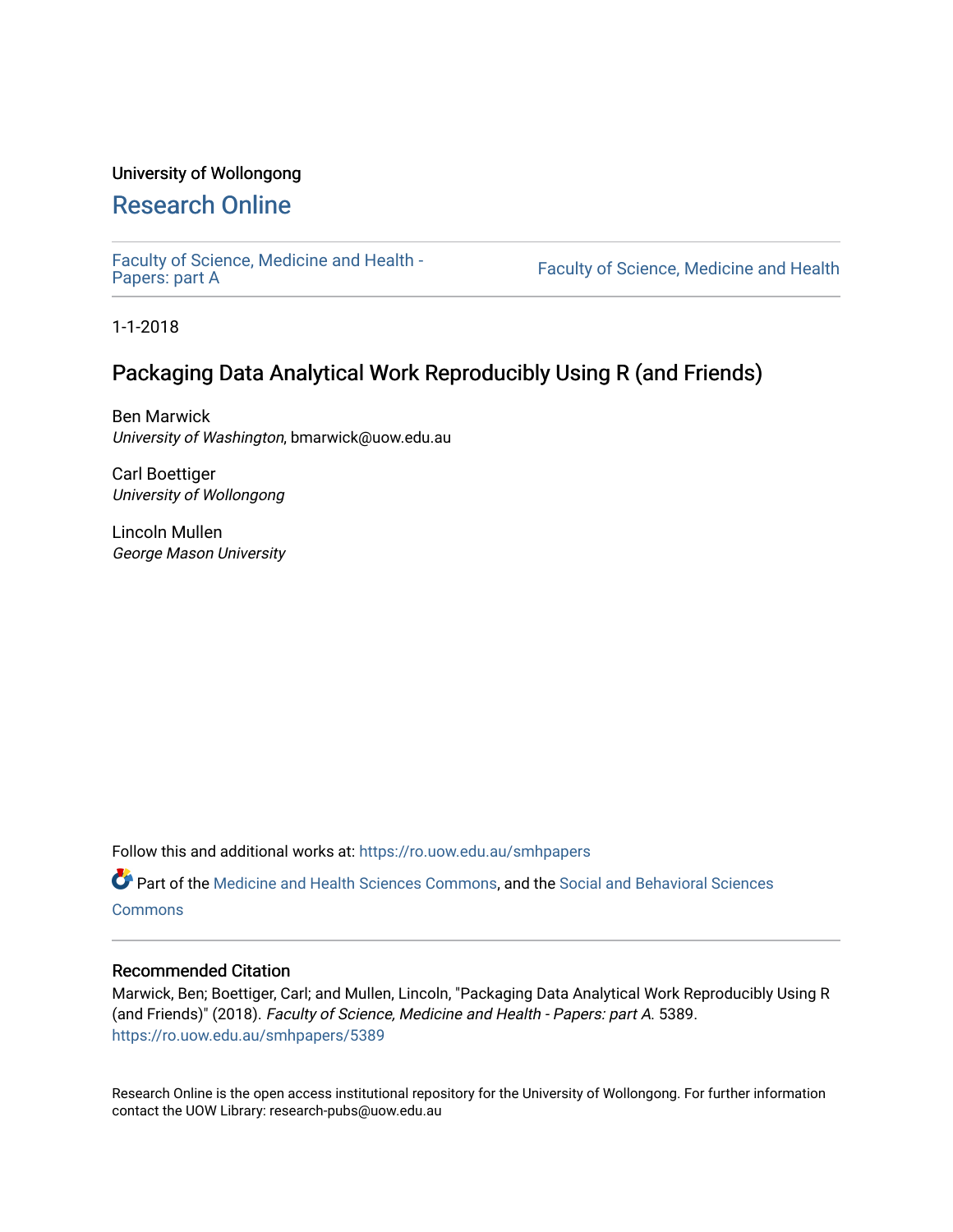## Packaging Data Analytical Work Reproducibly Using R (and Friends)

### **Abstract**

Computers are a central tool in the research process, enabling complex and large-scale data analysis. As computer-based research has increased in c omplexity, so have the challenges of ensuring that this research is reproducible. To address this challenge, we review the concept of the research compendium as a solution for providing a standard and easily recognizable way for organizing the digital materials of a research project to enable other researchers to inspect, reproduce, and extend the research. We investigate how the structure and tooling of software packages of the R programming language are being used to produce research compendia in a variety of disciplines. We also describe how software engineering tools and services are being used by researchers to streamline working with research compendia. Using real-world examples, we show how researchers can improve the reproducibility of their work using research compendia based on R packages and related tools.

### **Disciplines**

Medicine and Health Sciences | Social and Behavioral Sciences

### Publication Details

Marwick, B., Boettiger, C. & Mullen, L. (2018). Packaging Data Analytical Work Reproducibly Using R (and Friends). American Statistician, 72 (1), 80-88.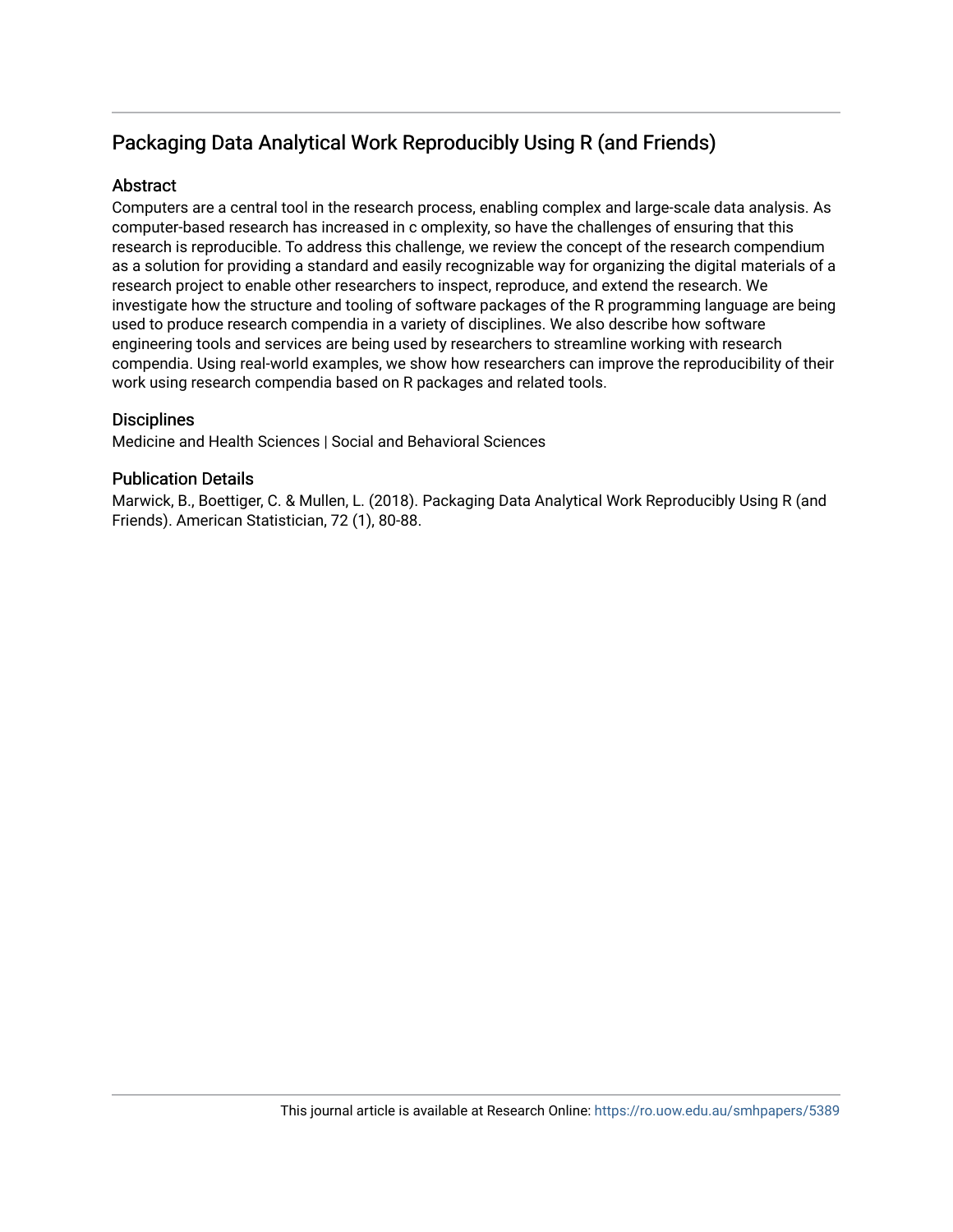## Packaging data analytical work reproducibly using R (and friends)

Ben Marwick University of Washington, University of Wollongong and Carl Boettiger University of California, Berkeley

and

Lincoln Mullen George Mason University

March 20, 2018

#### Abstract

Computers are a central tool in the research process, enabling complex and large scale data analysis. As computer-based research has increased in complexity, so have the challenges of ensuring that this research is reproducible. To address this challenge, we review the concept of the research compendium as a solution for providing a standard and easily recognisable way for organising the digital materials of a research project to enable other researchers to inspect, reproduce, and extend the research. We investigate how the structure and tooling of software packages of the R programming language are being used to produce research compendia in a variety of disciplines. We also describe how software engineering tools and services are being used by researchers to streamline working with research compendia. Using real-world examples, we show how researchers can improve the reproducibility of their work using research compendia based on R packages and related tools.

Keywords: Reproducible research, Open source software, Computational science, Data science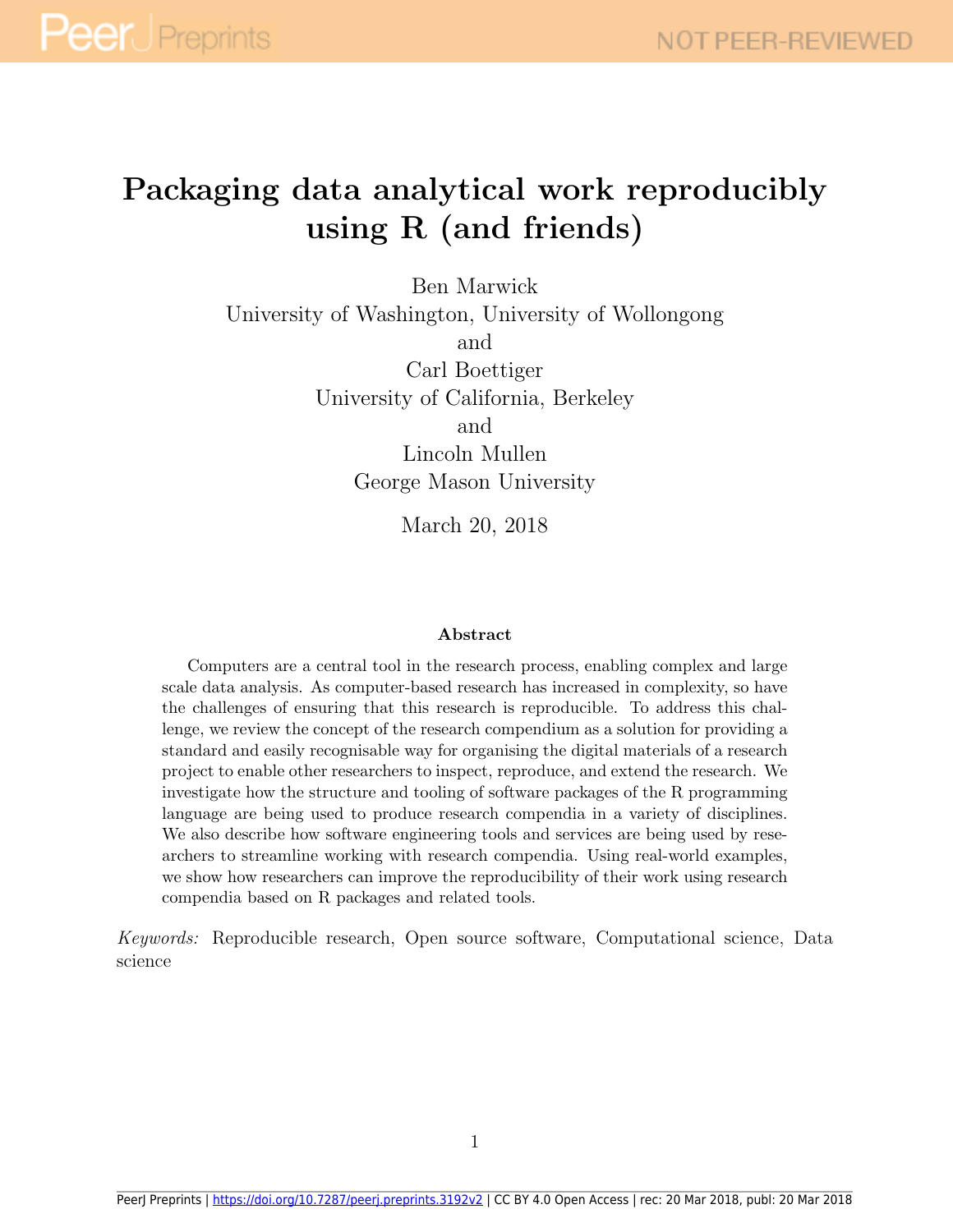## 1 Introduction

The purpose of this paper is to show how the R package can be a suitable template for organising files into a research compendium to enhance the reproducibility of research. We first establish a working definition of reproducibility – a term with diverse meanings across different domains – and then describe the 'what', 'why', and 'how' of using R packages as research compendia. We present real-world examples of research compendia of low, moderate, and high complexity to show how flexible the R package format is for this purpose. We conclude by reviewing some useful tools and templates that we have found to make it easy to create and share research compendia.

Long considered an axiom of science, the reproducibility of scientific research has recently come under scrutiny after some highly-publicised failures to reproduce biomedical studies [\(Begley & Ellis 2012\)](#page-22-0) and psychological experiments [\(Open Science Collaboration](#page-27-0) [et al. 2015\)](#page-27-0). This has resulted in extensive discussion of how to define reproducibility, and how to enhance it across diverse research contexts [\(Stodden et al. 2016,](#page-28-0) [Goodman](#page-24-0) [et al. 2016,](#page-24-0) [Marwick 2016\)](#page-25-0). Here we use the definition proposed by Claerbout [\(1992\)](#page-23-0) and the National Science Foundation Subcommittee on Replicability in Science [\(Bollen](#page-22-1) [et al. 2015\)](#page-22-1): reproducing research is the calculation of quantitative scientific results by independent researchers using the original data and methods. Stodden [\(2014\)](#page-28-1) further divides reproducibility into three dimensions: empirical (e.g. details of reagents, cell lines, sample identities, instrument settings), statistical (e.g. details of statistical tests, model parameters, threshold values, etc.) and computational (e.g. details about code, software, hardware, and implementation). Our focus here is on the computational dimension, which is important because it transcends many of the domain-specific technical issues of empirical and statistical reproducibility. Indeed, the reproducibility of computational results has become an important consideration in fields such as digital history, digital humanities, and the social sciences [\(Graham et al. 2015,](#page-24-1) pp. 149, 157; [Allison 2016;](#page-21-0) [Goldstone 2017\)](#page-24-2).

Virtually all researchers use computers as a central tool in their workflow. However, our formal education rarely includes any training in how to organise our computer files to make it easy to reproduce results and share our entire analysis pipeline with others. Without clear instructions, many researchers struggle to avoid chaos in their file structures, and so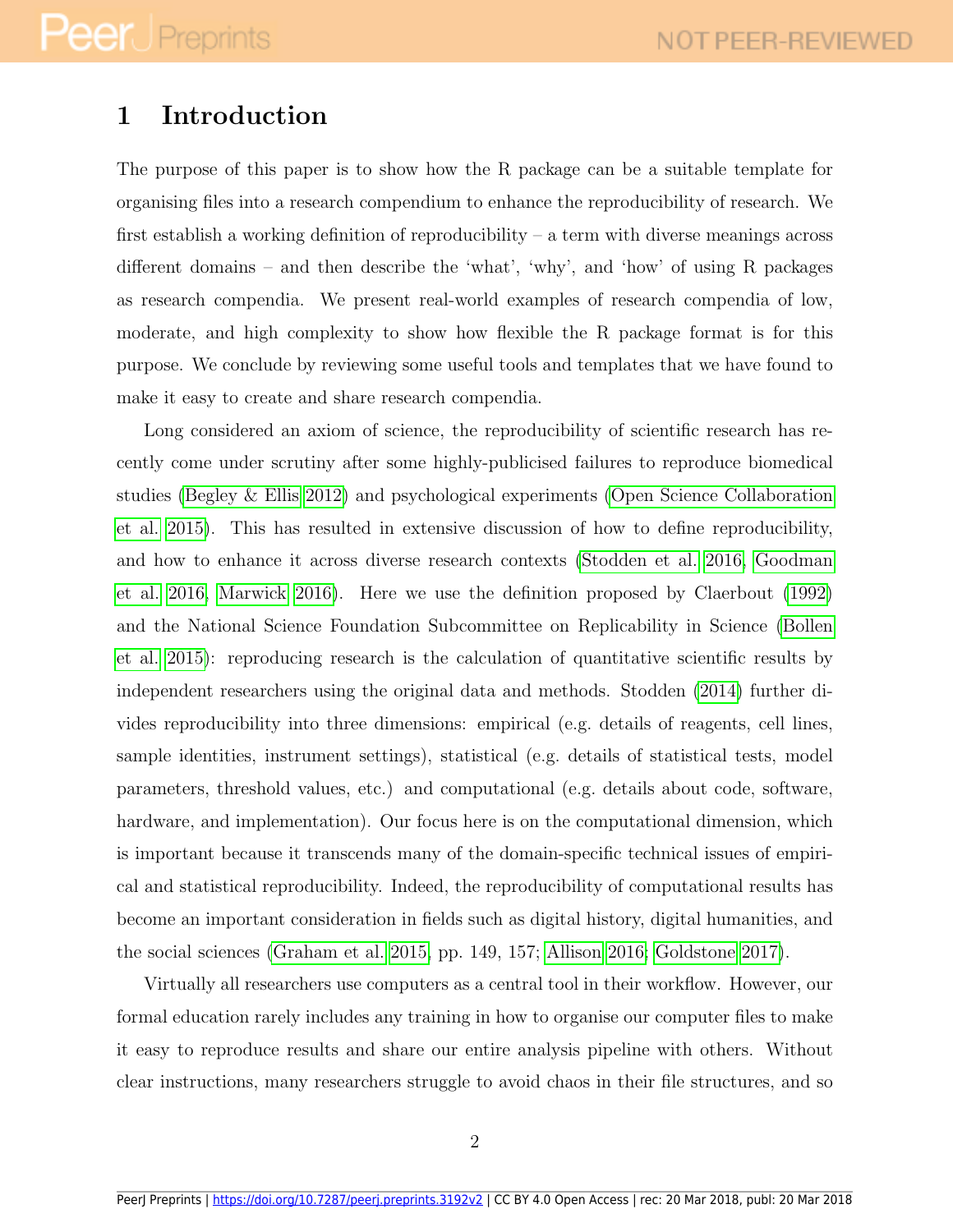# **Peer** Preprints

are understandably reluctant to expose their workflow for others to see. This may be one of the reasons that so many requests for details about method, including requests for data and code, are turned down or go unanswered [\(Collberg & Proebsting 2016\)](#page-23-1).

Scholarship will be strengthened if we are more open with research materials, yet we lack conventions and technical infrastructure for such openness. We see evidence of this need in the proliferation of commentary and how-to publications across different areas of science [\(Wilson et al. 2014,](#page-30-0) [Stodden & Miguez 2014,](#page-29-0) [Stanisic & Legrand 2014,](#page-28-2) [LeVeque](#page-25-1) [et al. 2012,](#page-25-1) [Donoho 2010,](#page-23-2) [Sandve et al. 2013,](#page-28-3) [Rokem et al. 2017,](#page-28-4) [Munafo et al. 2017\)](#page-26-0). There are also some forward-looking journal editors attempting to shift the norms of their research community by encouraging or requiring authors to make available their data and code files when submitting their manuscript for publication. For example, Biostatistics invites authors to submit materials for a reproducibility review after the article has been accepted [\(Peng 2009\)](#page-27-1). Authors submitting to Political Analysis and the Quarterly Journal of Political Science are required to provide their code for review, with editors reproducing the reported analyses prior to publication [\(Nosek et al. 2015\)](#page-27-2). The Journal of Cultural Analytics requires authors to deposit code and dataset [\(Piper et al. 2017\)](#page-27-3). A cross-discipline system of signalling open data and materials accompanying journal articles with badges is being used to incentivize openness in a dozen journals [\(Kidwell et al. 2016\)](#page-25-2).

Our contribution to this drive to improve the openness and reproducibility of research is to show how R packages can be used as a research compendium for organising and sharing files. Although the R packaging system is traditionally a method for sharing statistical methods, we claim that R packages are suitable for use as research compendia that can help improve computational reproducibility. Our focus is on the R programming language because the R package structure is uniquely suitable to being easily adapted to solve problems of organising files and sharing them with other researchers. We describe how the conventional structure of R packages can be adapted for use as a research compendium, and illustrate this use with real-world examples.

We recognize that not all researchers are working in R, and that even those who are may not adopt our recommendations wholesale. Nevertheless, the principles of research compendia that we describe are generally applicable to projects that involve computation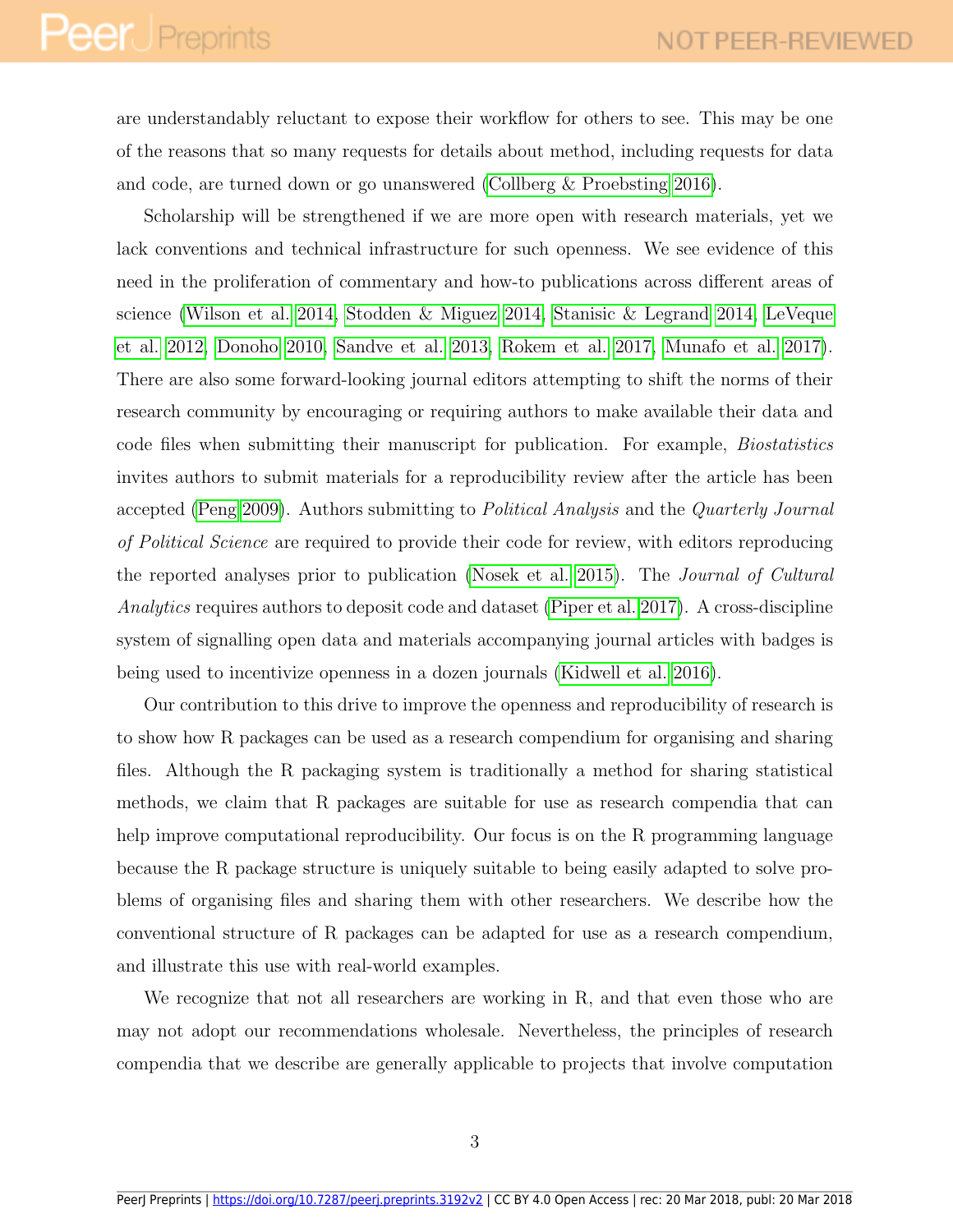using any language, and many of our recommendations about specific software can be adopted individually.

## 2 What is a research compendium? Three generic principles

The goal of a research compendium is to provide a standard and easily recognisable way for organising the digital materials of a project to enable others to inspect, reproduce, and extend the research. There are three generic principles that define research compendia, independent of particular software tools and disciplinary contexts.

- 1. A research compendium should organize its files according to the prevailing conventions of the scholarly community, whether that be an academic discipline or a lab group. Following these conventions will help other people recognize the structure of the project, and also support tool building which takes advantage of the shared structure.
- 2. A research compendium should maintain a clear separation of data, method, and output, while unambiguously expressing the relationship between those three. In practice, this means data files must be separate from code files. This is important to let others easily identify how the original researcher operated on the data to generate the results. Keeping data and method separate treats the data as "read-only," so that the original data is untouched and all modifications are transparently documented in the code. The output files should be considered as disposable, with a mindset that one can always easily regenerate the output using the code and data. The relationship between which code operates on which data in which order to produce which outputs must be specified as well. In his advice to industry data scientists, [Ben Baumer's](https://github.com/dsscollection/baseball/) paper in this collection similarly highlights the importance of keeping data separate from the presentation of data, or research outputs.
- 3. A research compendium should specify the computational environment that was used for the original analysis. At its most basic, this could be a plain text file that includes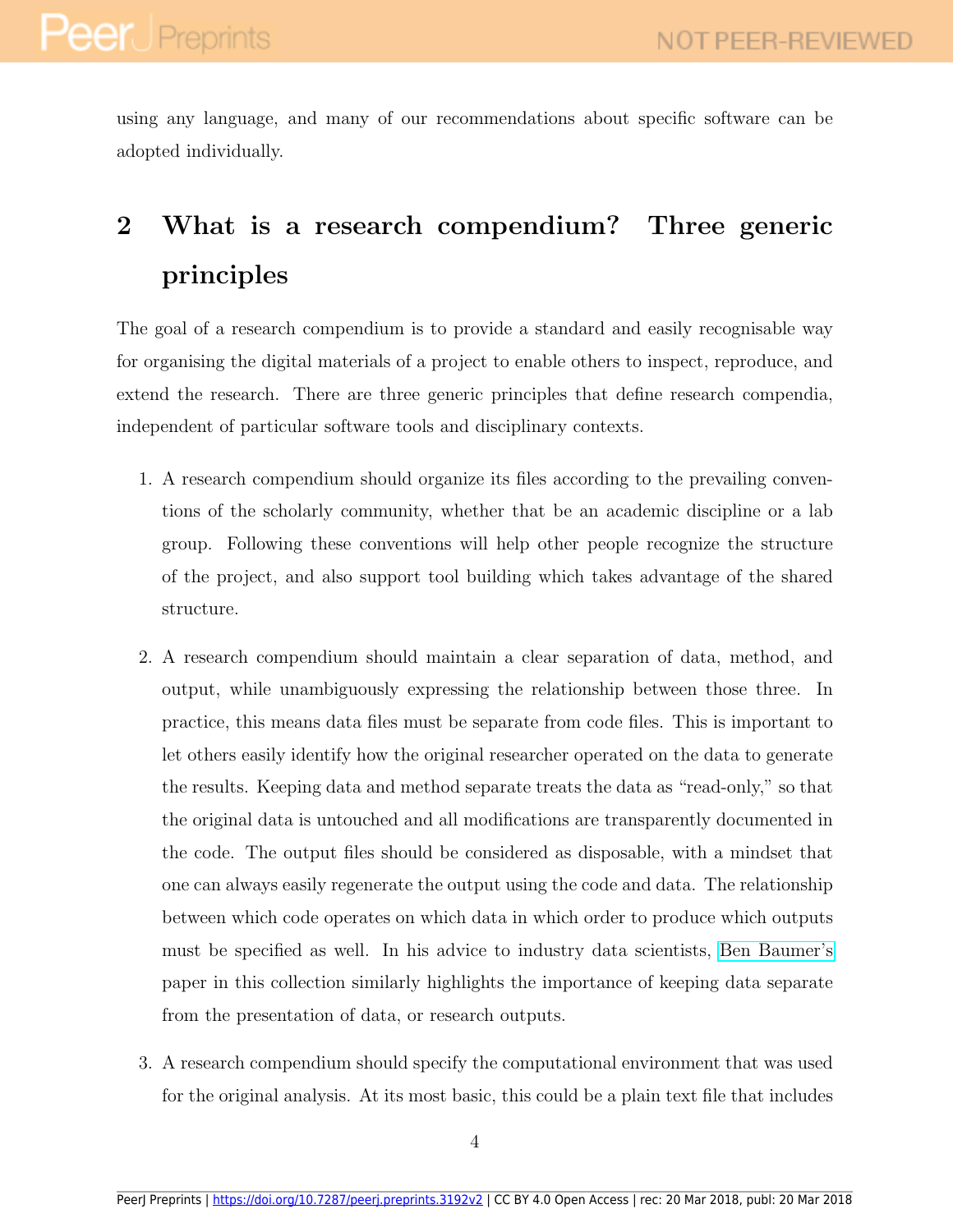a short list of the names and version numbers of the software and other critical tools used for the analysis. In more complex approaches, described below, the computational environment can be automatically preserved or reproduced as well.

Some of the earliest examples of these principles in action can be found in the work of Claerbout [\(1992\)](#page-23-0) and his colleagues in the early 1990s. Claerbout introduced these practices in his Stanford geophysics research group [\(Buckheit & Donoho 1995\)](#page-23-3). Other early examples of compendia appeared in econometrics [\(Koenker 1996\)](#page-25-3), [\(Vinod 2001\)](#page-29-1), epidemiology [\(Peng](#page-27-4) [et al. 2006\)](#page-27-4), and signal processing [\(Vandewalle et al. 2009\)](#page-29-2). Two influential papers are Gentleman's [\(2005\)](#page-24-3) article "Reproducible Research: A Bioinformatics Case Study" and Temple Lang's paper "Statistical Analyses and Reproducible Research" [\(Gentleman &](#page-24-4) [Temple Lang 2004;](#page-24-4) [2012\)](#page-24-5). The impact of these two papers is due to their clear description of an easy-to-use set of readily available tools based on the R programming language.

One of the most compelling tools described by Gentleman and Temple Lang is Sweave [\(Leisch 2002\)](#page-25-4). This is an environment that facilitates writing "dynamic documents." A dynamic document is a single document that includes both the narrative text of a paper, and the R code that generates the plots and tables it includes. This document can be executed to run the R code and format the text to produce a PDF document that includes the output of the R code in the source document. By enabling authors to write text and code in a single document, Sweave enables Knuth's [\(1992\)](#page-25-5) literate programming methods for R users.

Since those papers were published, there has been a substantial increase in the use of R as a research tool in many fields [\(Tippmann 2014\)](#page-29-3). At the same time, there have been substantial improvements in the ease of making dynamic documents in R (especially knitr and rmarkdown; [Xie 2015,](#page-30-1) [Baumer & Udwin 2015,](#page-22-2) [Allaire et al. 2016\)](#page-21-1) and in making R packages (especially devtools and roxygen2; [Wickham & Chang 2016,](#page-29-4) [Gandrud 2013\)](#page-24-6). This means that making a research compendium based on an R package is now a practical solution to the challenges of organising and communicating research results.

That said, there are related efforts to support making research compendia that do not use the R package structure. For example, Gandrud [\(2013\)](#page-24-6) advocates a [reproducible](https://github.com/christophergandrud/Rep-Res-ExampleProject1) [research project structure](https://github.com/christophergandrud/Rep-Res-ExampleProject1) that is consistent with the principles above, but does not use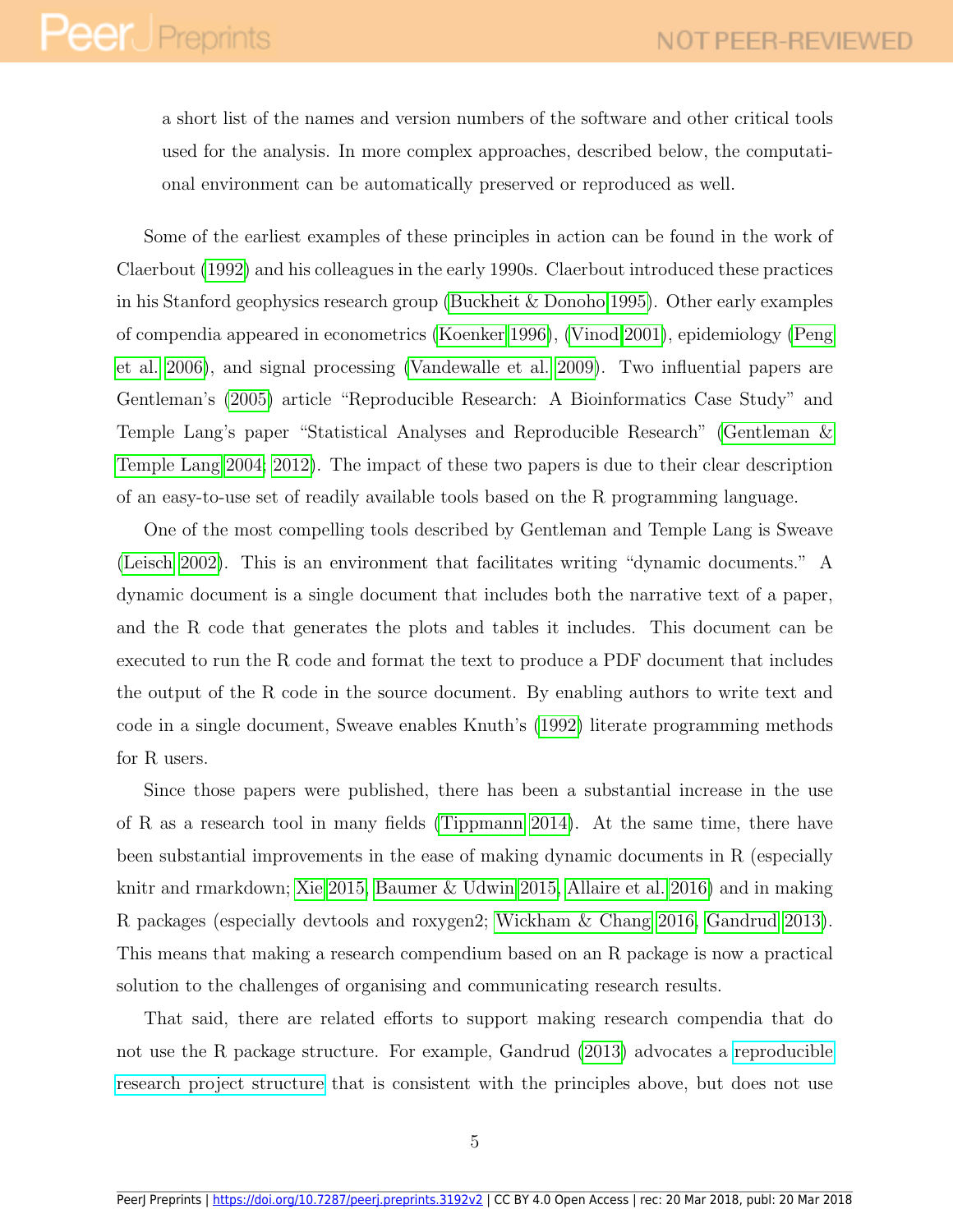any elements of an R package. Likewise, ProjectTemplate [\(White 2014\)](#page-29-5), recommended by Hilary Parker in [her paper in this collection,](https://github.com/dsscollection/analysis-development) is an R package that includes functions to generate a pre-determined directory structure to organise files, and auto-load packages, data and functions. Other similar packages for generating empty project directory structures include [makeProject](https://cran.r-project.org/web/packages/makeProject/) and [prodigenr.](https://github.com/lwjohnst86/prodigenr) A notable effort to promote reproducible research at the undergraduate level is Project TIER (Teaching Integrity in Empirical Research) for economics majors at Haverford College. Project TIER provides a detailed file-structure protocol for students working on their senior thesis, aiming to teach students to document their data management and analysis to enable an independent researcher to reproduce the student's data processing and analysis [\(Ball & Medeiros 2012\)](#page-22-3). A third influential approach to organising research compendia can be found in lessons developed by the Reproducible-Research-Curriculum community [\(Curriculum 2016\)](#page-23-4), the Data Carpentry [\(Teal et al. 2015\)](#page-29-6) and Software Carpentry [\(Wilson 2013\)](#page-29-7) organisations, Jenny Bryan's [\(2016\)](#page-22-4) materials for her STAT545 course, and Karl Broman's tutorials [\(2016\)](#page-22-5). These lessons are less prescriptive than Gandrud [\(2013\)](#page-24-6) and ProjectTemplate, focusing more on high-level guidance similar to the generic principles we described above.

## 3 Why create a research compendium?

Using research compendia has benefits both for you as a researcher, and for the community that you work in. Among the most important of these benefits is that a research compendium is a convenient way to publicly share data and code [\(McKiernan et al. 2016\)](#page-26-1). Papers with publicly available datasets receive a higher number of citations than similar studies without available data [\(Piwowar et al. 2007,](#page-27-5) [Piwowar & Vision 2013,](#page-28-5) [Henneken & Acco](#page-24-7)[mazzi 2011,](#page-24-7) [Dorch 2012,](#page-23-5) [Sears 2011,](#page-28-6) [Gleditsch & Strand 2003\)](#page-24-8). In addition to increased citations for data sharing, Pienta et al. [\(2010\)](#page-27-6) found that data sharing is associated with higher publication productivity. They examined 7,040 NSF and NIH awards and concluded that the typical research grant award produces a median of five publications, but when data are archived a research grant award leads to a median of ten publications. Other benefits are documented elsewhere [\(Markowetz 2015,](#page-25-6) [Donoho 2010\)](#page-23-2).

In our own experience as researchers, we enjoy benefits of increased efficiency through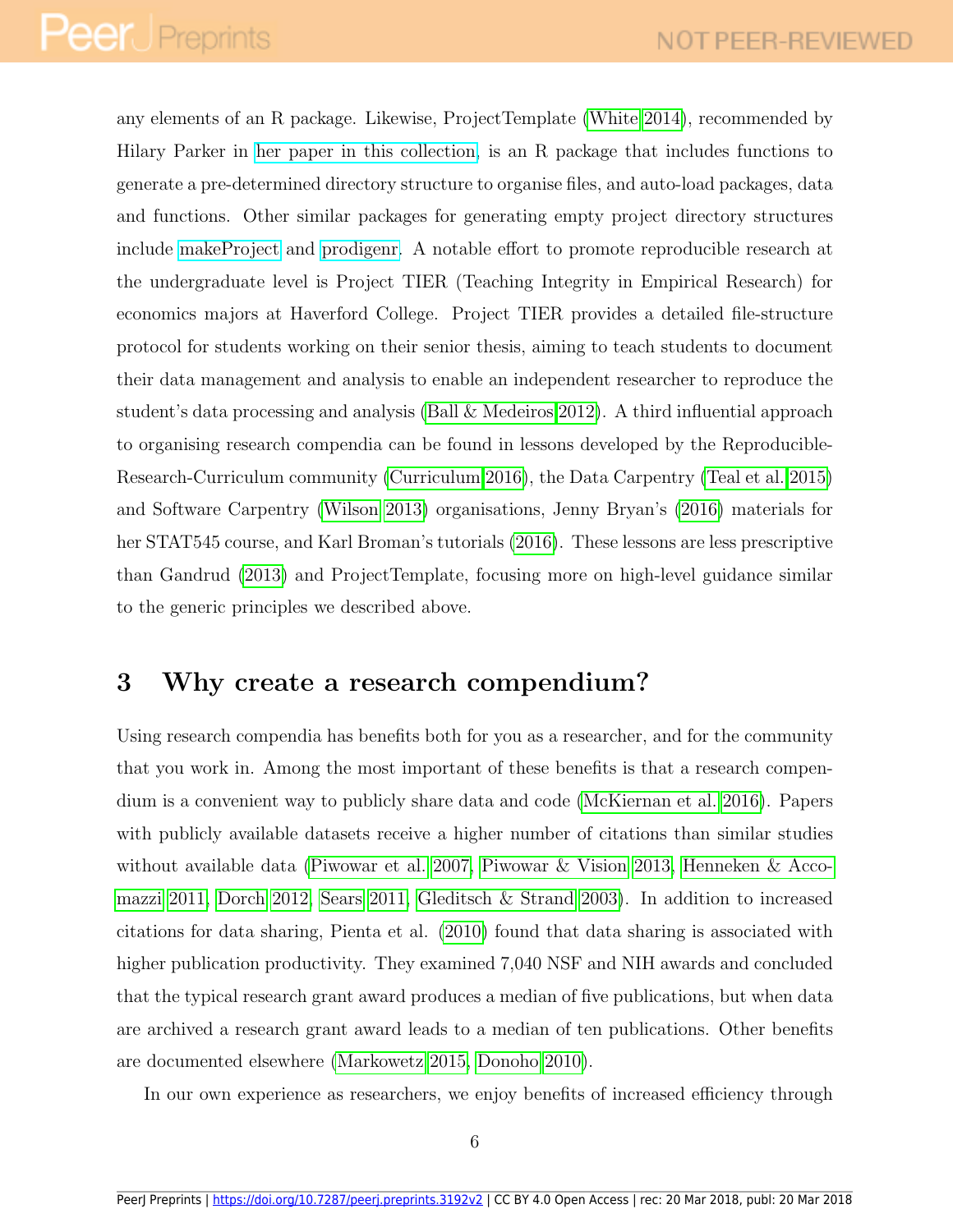simplified file management and streamlined analytical workflows. These help us to work more transparently and efficiently. While reproducibility is no guarantee of correctness, making our results reproducible lets us inspect our own work for errors. Because we follow the same pattern in multiple projects, the startup and re-entry costs for each project are significantly reduced. The result is that we save time, and minimize the risk of errors that might result from results which cannot be reproduced. A compendium makes it easier to communicate our work with others, including collaborators and (not least of all) our future selves. As members of research communities, by including compendia with our published papers we benefit from increased impact and visibility of our research among our peers.

In the specific case of using an R package as a research compendium, you can benefit from the quality control mechanisms required to successfully build an R package. By organizing files into an R package, you follow conventions that save you time thinking about the best way to organise your project. Writing a function saves us from introducing errors that often result from repeated copying and pasting of code. This is because you can type one line of code (the name of your function) that calls hundreds of lines of code (your function). Writing functions for packages makes it easy to document the use of the code (particularly if you use roxygen2). This documentation can help you be productive more quickly when returning to work on a project after stepping away from it. When you iteratively develop a package, you can easily run comprehensive checks on your code with R CMD check at the terminal or devtools::check() at the R console. Regularly checking your package like this can help identify problems before they become very frustrating to solve.

### 4 How to make a research compendium?

At its simplest, a research compendium might consist of a single file of R code with inline comments documenting the workflow. A slightly more complex approach might be a R markdown file with text and code in the same source document, and accompanying data files. In many cases, these simple approaches will be sufficient, and more elaborate organisation would add unnecessary complexity and points of failure. However, as a project grows you might start with a single file, then add subdirectories which have consistent and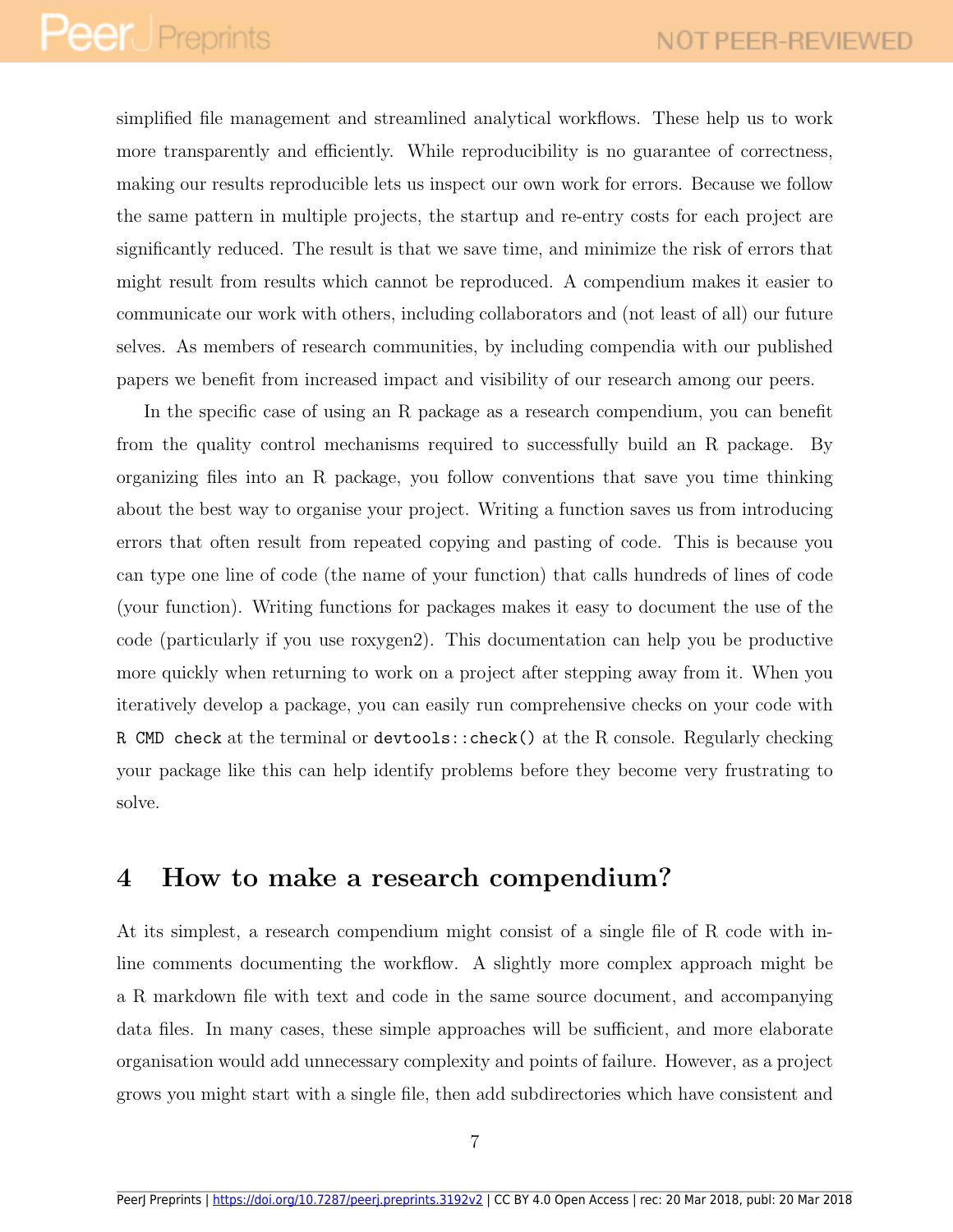readily meaningful names such as "analysis", "data", and so on. There are few strict rules here. The key principle is to organize the compendium so that another person can know what to expect from the plain meaning of the file and directory names. Using widely held conventions, such as the R package structure, will help other people to understand how your files relate to each other without having to ask you. Naming objects is difficult to do well, so it's worth to put some effort into a logical and systematic file naming convention if you have a complex project with many files and directories (for example, a multi-experiment study where each experiment has numerous data and code files).

The R package structure can help with providing a logical organisation of files, by providing a set of standard locations for certain types of files. An ideal package-based file organisation for a more complex project would look like this:

- A README.md file that describes the overall project and where to get started. It can be helpful to include graphical summary of the interlocking pieces of the project.
- Script files with reusable functions go in the R/ directory. If these functions are documented using Roxygen, then the documentation will be automatically generated in a man/ directory.
- Raw data files are kept in the data/ directory. If your data are very large, or streaming, an alternative is to include a small sample dataset so that people can try out the techniques without having to run very expensive computations.
- Analysis scripts and reports files go in the analysis/ directory. In many cases it can be useful to give the analysis scripts ascending names, e.g. 001-load.R, 002-clean.R etc. This kind of file-naming helps with organisation, but it doesn't capture the full tree of dependencies in the way a Makefile or an R Markdown file does. To manage more complex workflows, the analysis/ directory could include either an R markdown file, a Makefile or a Makefile.R file. These files are important because they control the order of the code execution. In more complex projects careful use of caching or a Makefile can save time by only running code that hasn't changed since it was last run.
- A DESCRIPTION file in the project root provides formally structured, machineand human-readable information about the authors, the project license, the software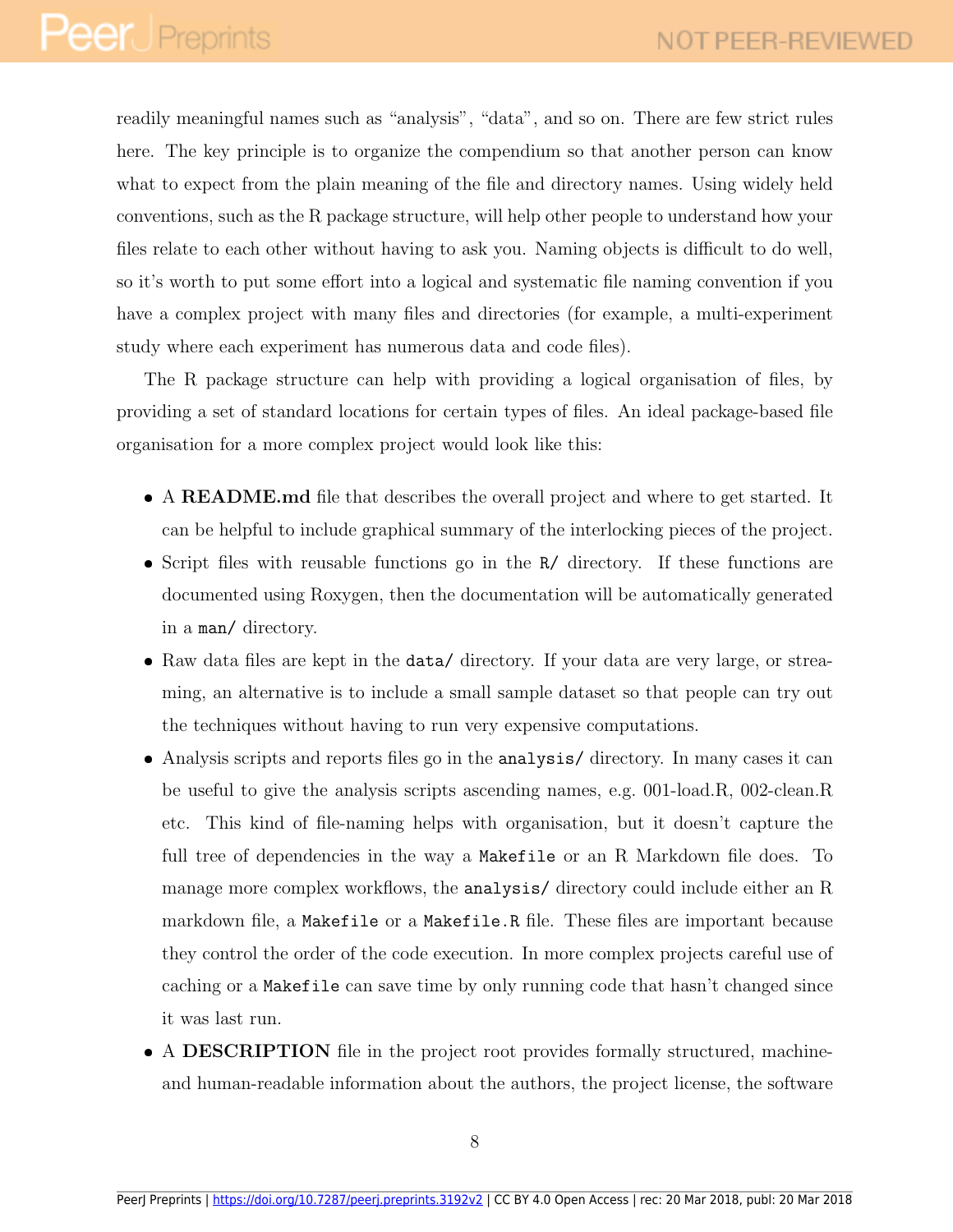dependencies and other metadata of the compendium. When a DESCRIPTION file is included along with the other items above, then the compendium is also a formal, installable R package. When your compendium is an R package, you can take advantage of many time-saving tools for package development, testing, and sharing (for example, the devtools package that we noted above).  $R$ 's built-in citation() function can use that metadata, along with references to any publications that result from the project, to provide users with the necessary information to cite your work.

We have developed the [rrtools](https://github.com/benmarwick/rrtools) package to bootstrap the creation of research compendia packages that conform to the minimum ideal requirements listed above [\(Marwick et al.](#page-26-2) [2017\)](#page-26-2).

## 5 Examples of real-world research compendia using R packages

In this section we describe a selection of real-world package-based research compendia of varying complexity. Our hope is that these examples will give practical guidance about how you can organise your projects into package-based compendia.

### 5.1 Small compendia

A simple example might look like this:

Duffy's [\(2015\)](#page-23-6) parasite study provides an excellent real-world example of this simple research compendium format. Her compendium is archived on zenodo ([http://dx.](http://dx.doi.org/10.5281/zenodo.17804) [doi.org/10.5281/zenodo.17804](http://dx.doi.org/10.5281/zenodo.17804)), with the development repository on GitHub ([https:](https://github.com/duffymeg/BroodParasiteDescription) [//github.com/duffymeg/BroodParasiteDescription](https://github.com/duffymeg/BroodParasiteDescription)). This format fulfills the three generic principles described above: it organizes the files according to a convention, separates data and code, and specifies the computational environment. The DESCRIPTION file shows that R version 3.2.0 or higher is required for this project, and the packages that the project used are also listed there.

Although Duffy's compendium is an excellent template for many research projects, it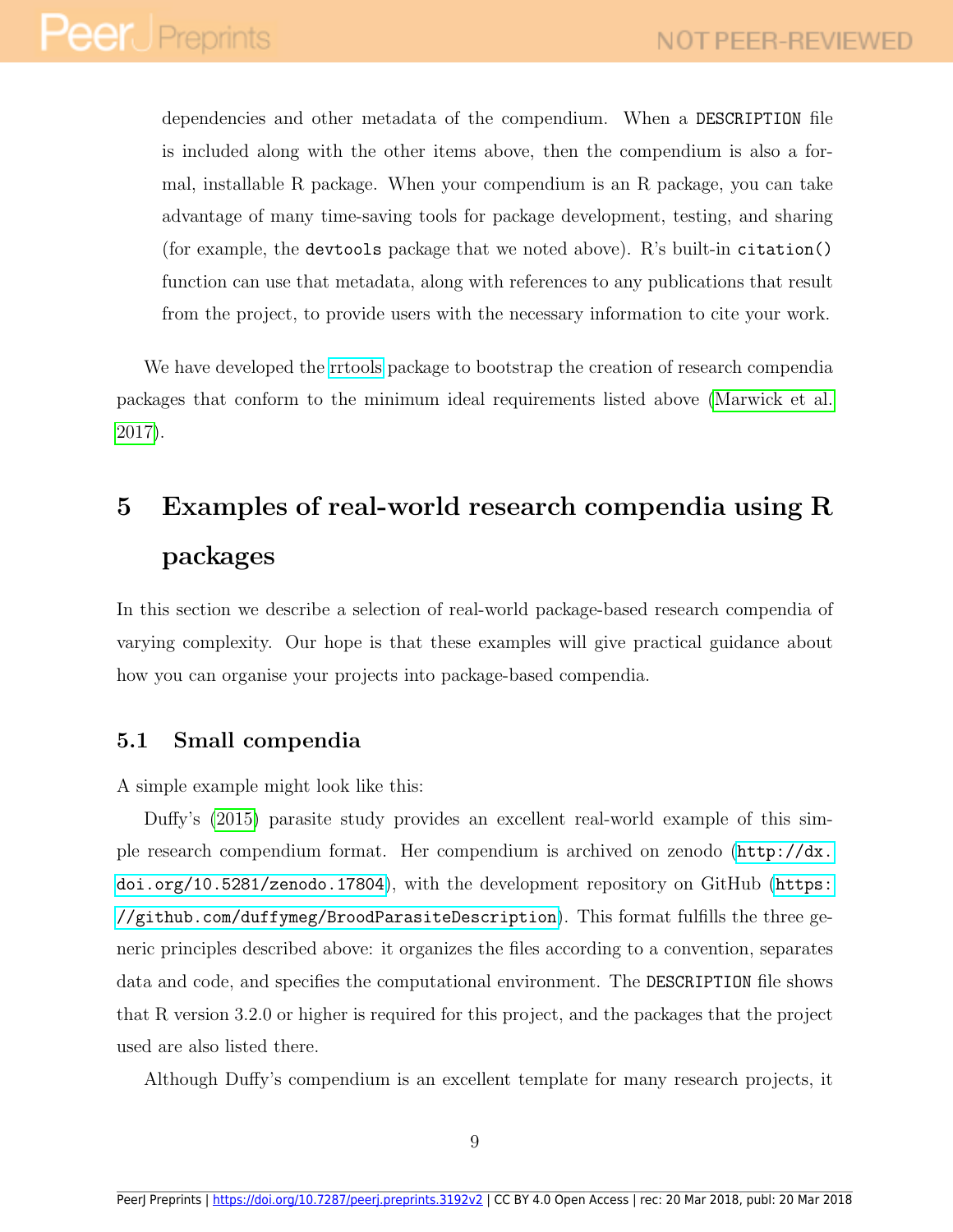

Figure 1:

might not qualify as a compendium as defined by Gentleman and Temple Lang because it does not contain a dynamic document. An R script file, however, can be converted to an R Markdown document which includes both text and code. The diagram below shows an intermediate-level compendium. Compared to the simple compendium described above, the my scripts.R file has become my report.Rmd. Another change is the addition of a LICENSE file that specifies how the contents of the compendium are allowed to be reused (more on this below in the section 'How to share a research compendium?').

The example above is based on the real-world compendium of the zooarchaeological study by Conrad et al. [\(2016\)](#page-23-7). Their compendium is archived at the University of New Mexico (<http://repository.unm.edu/handle/1928/26730>) and the development version is on GitHub ([https://github.com/cylerc/AP\\_SC](https://github.com/cylerc/AP_SC)). The R Markdown file generates all the data visualisations and statistical contents of the publication, with some basic commentary on the methods. However, it does not contain the complete manuscript as submitted to the publisher.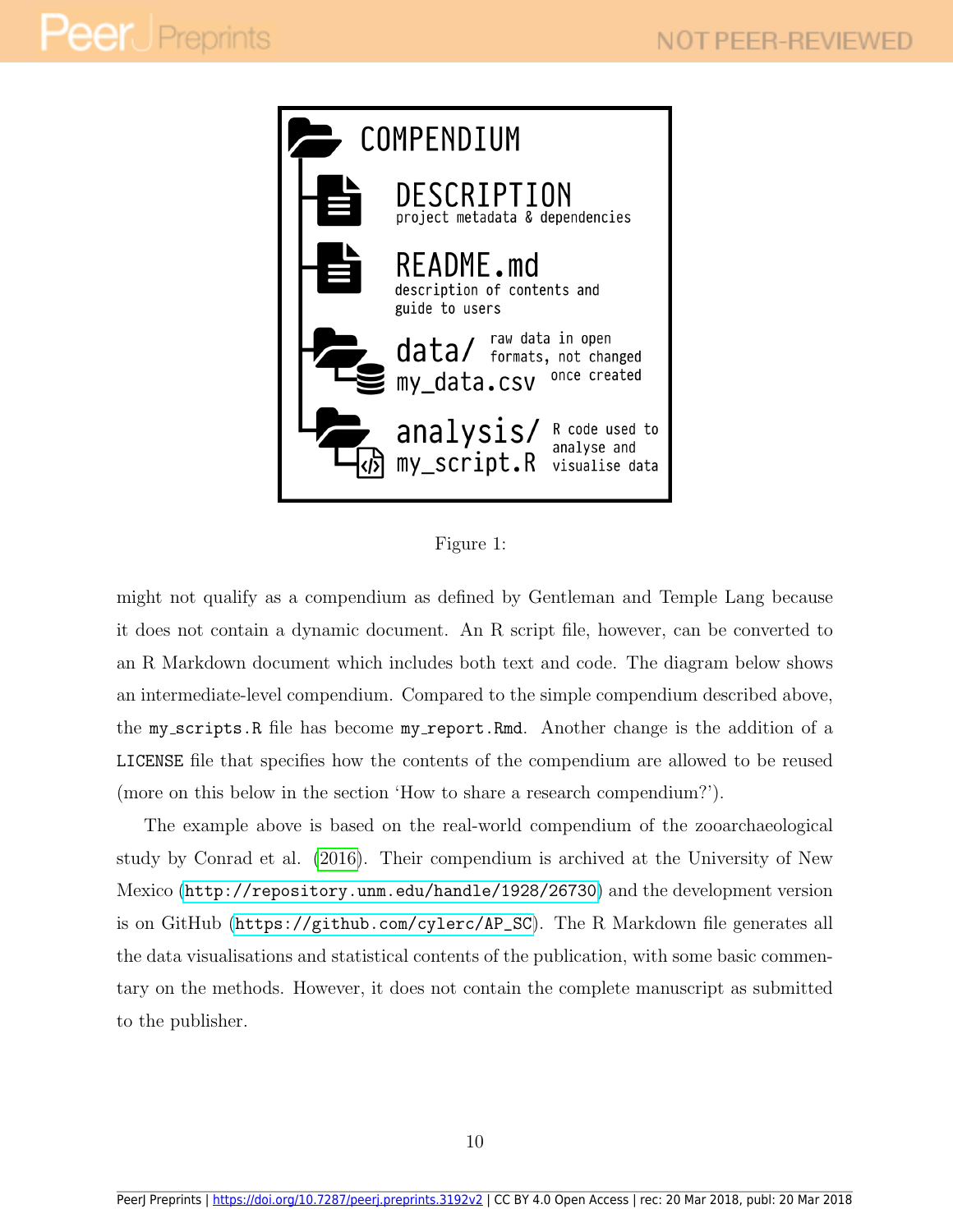

Figure 2: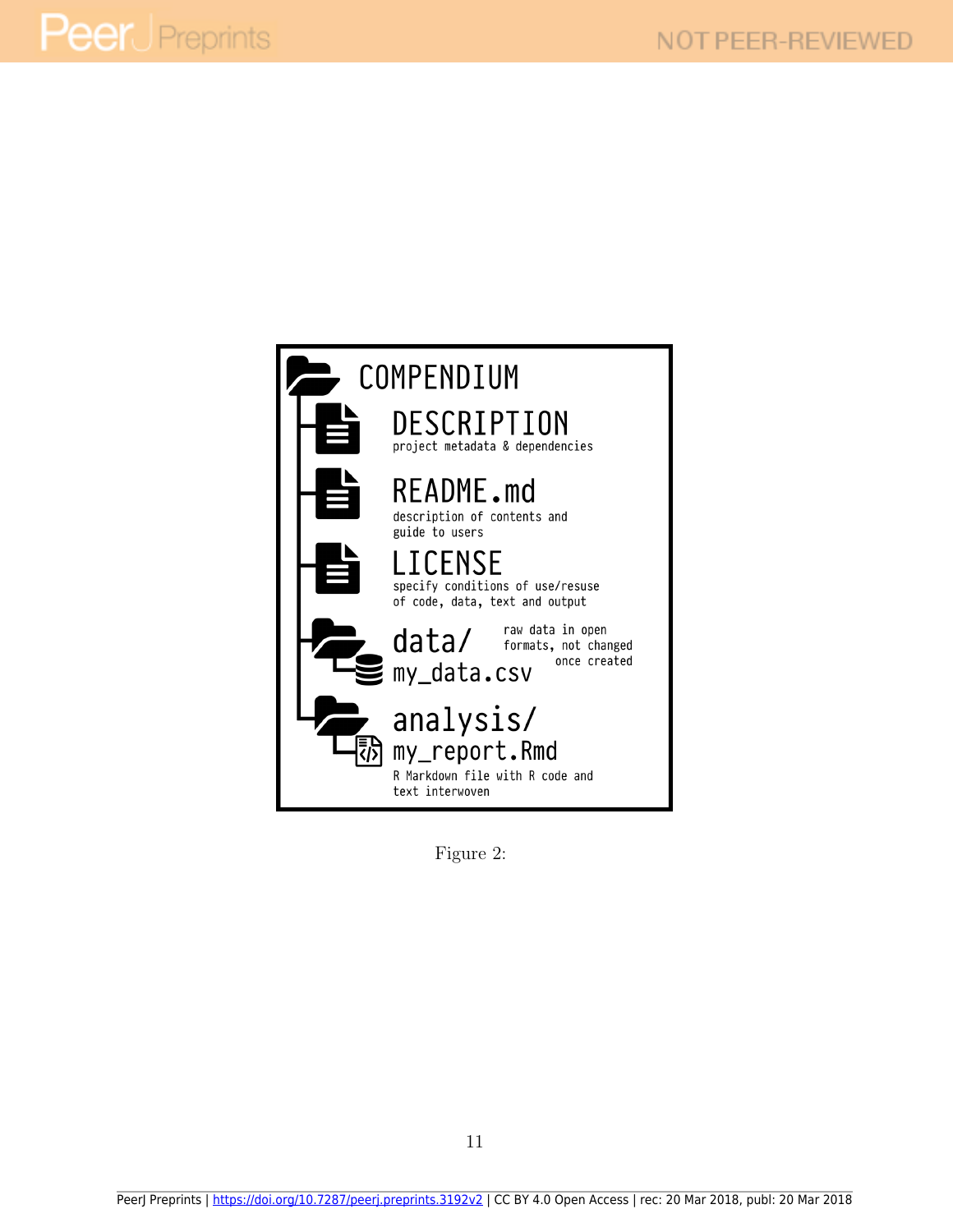### 5.2 Medium compendia

While the two examples above qualify as minimal R packages, our next example shows a more complete use of the R package structure. This includes the R/ and man/ directories. The R/ directory contains custom functions that are used repeatedly throughout the project. The man/ directory contains the manual (i.e., documentation) for the use of the functions. The NAMESPACE file is a feature of R packages that exports the functions in a package so that they can be used in the current project and by other packages.

A real-world compendium demonstrating this more complete use of the R package structure is Hollister et al. [\(2016\)](#page-24-9). Their archived compendium is online at zenodo (<http://dx.doi.org/10.5281/zenodo.40271>) and the development repository is at Git-Hub (<https://github.com/USEPA/LakeTrophicModelling>). It differs slightly from the diagram above because Hollister et al. have their main manuscript in the vignettes/ directory. The vignette is a traditional component of an R package for providing detailed examples of how package functions can be used. By including the manuscript as a vignette, it can be automatically generated from the R Markdown document when the package is installed. Their vignette document includes the full text of the manuscript, as well as the figures and tables generated by R, along with the usual scholarly apparatus such as crossreferences, citations and a reference list. A similar example of this use of an R package as a research compendium can be seen in Negre et al. [\(2016\)](#page-27-7).

### 5.3 Large compendia

The diagram below outlines one possible structure of a compendium at the more complex end of the spectrum. This example includes continuous integration; .travis.yml is a configuration file for the Travis continuous integration service. The Dockerfile is a file that instructs the Docker software how to create a virtual environment for running the R code in an isolated and portable context. The Makefile is a file with instructions for executing R code in the compendium in a way that avoids unnecessary repetition. These three files contain organizing metadata that are intended to be both machine- and human-readable, but are not written in the R language. Unit tests, contained in the tests/ directory, are R code scripts to test that specific functions in the compendium produce their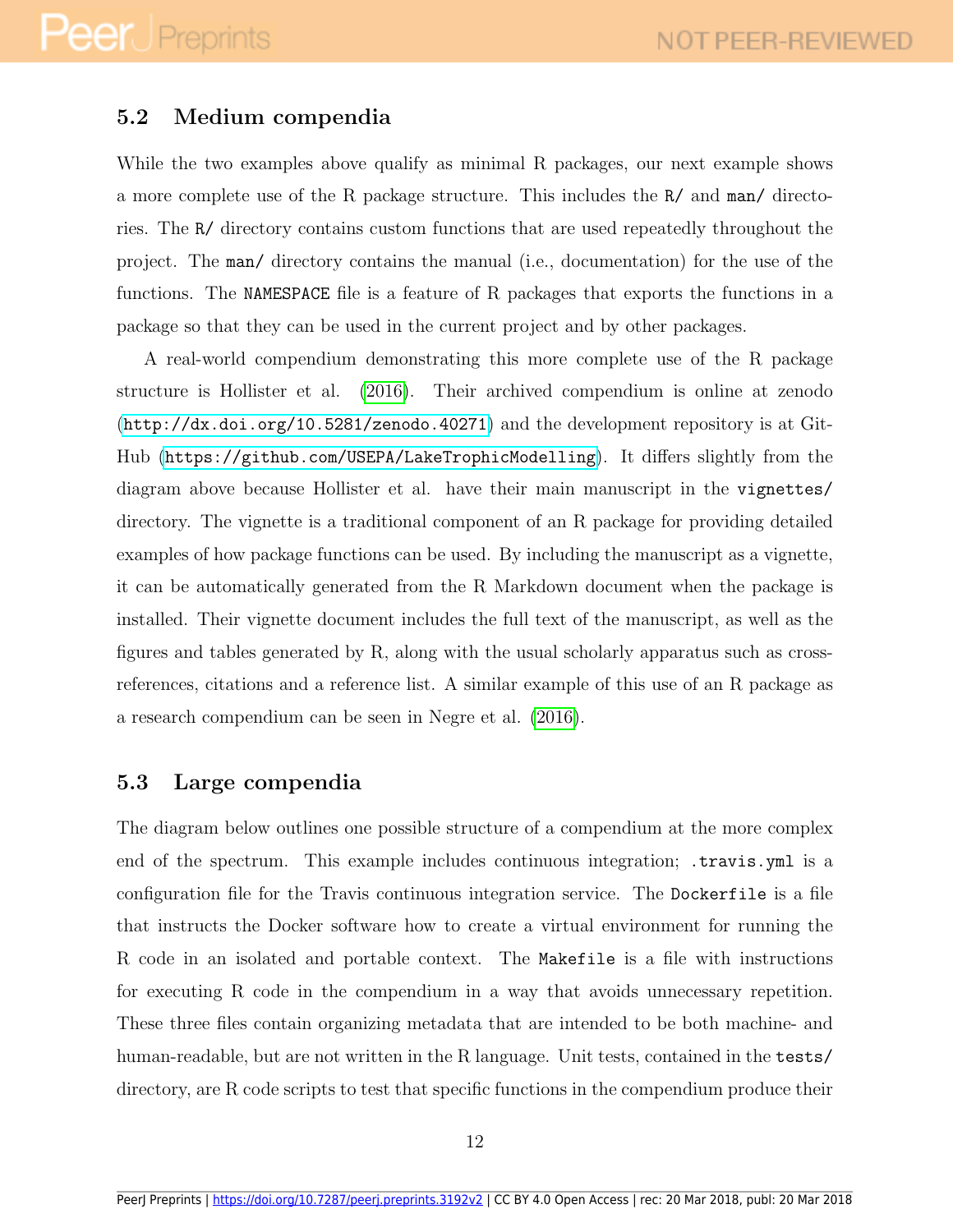

Figure 3: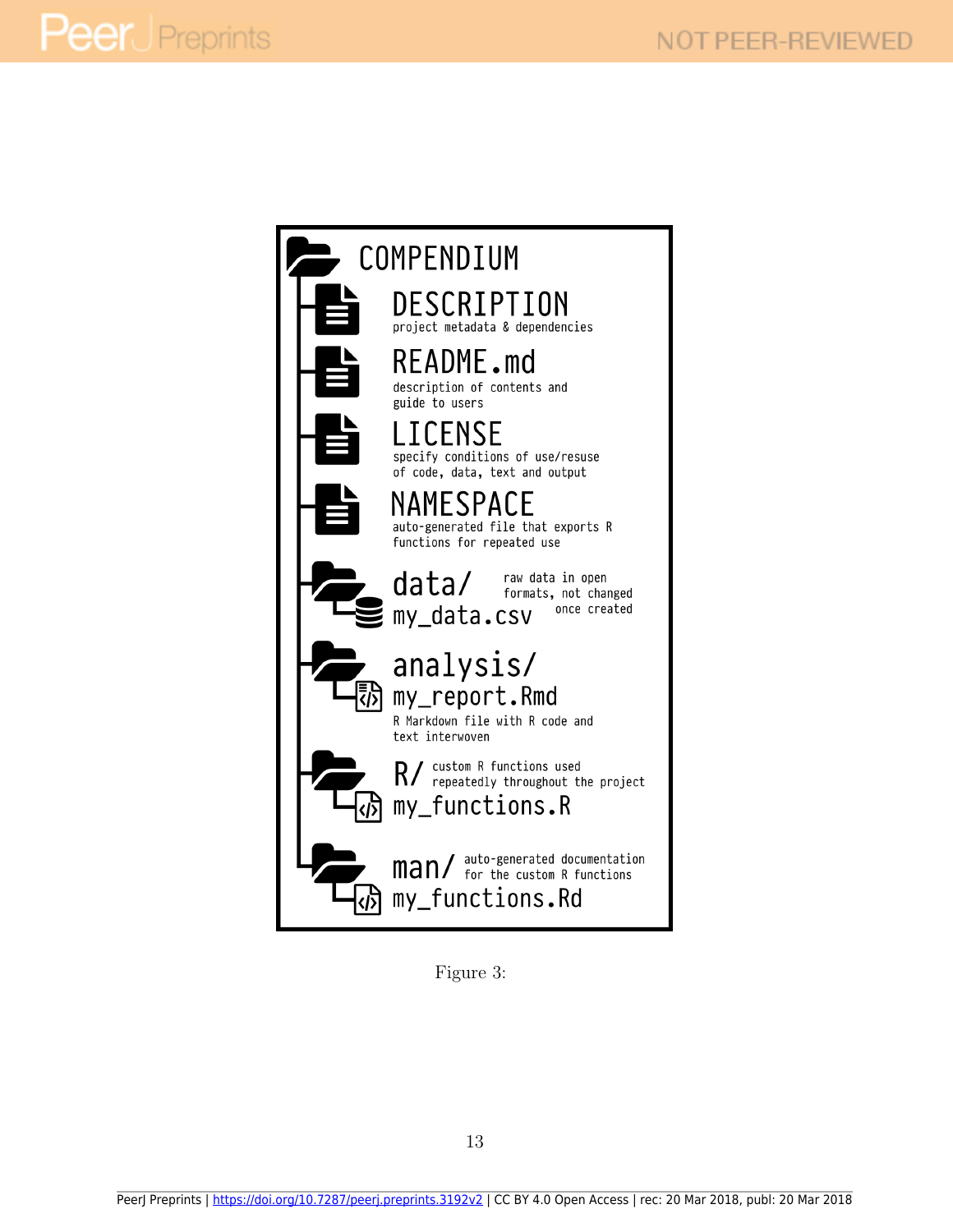expected outputs, given known inputs. The addition of these tools, initially developed for software engineering, solves the problems of specifying the computational environment and the relationships between data, code, and output.

A real-world example of this more complex type of research compendium can be seen in Boettiger, et al. [\(2015\)](#page-22-6). Their archived compendium is online at zenodo  $(\text{http://dx.}$  $(\text{http://dx.}$  $(\text{http://dx.}$ [doi.org/10.5281/zenodo.12669](http://dx.doi.org/10.5281/zenodo.12669)) and the development repository is at GitHub ([https://](https://github.com/cboettig/nonparametric-bayes) [github.com/cboettig/nonparametric-bayes](https://github.com/cboettig/nonparametric-bayes)). Boettiger et al. have a top-level manuscripts/ directory that holds the files that generate the journal article and supplementary documents, as well as a Makefile and a Dockerfile. Other notable items at the top level of this compendium are the .drone.yml, .zenodo.json and .travis.yml files. The drone file contains configuration details for the Drone continuous integration service that operates in Docker containers. In this case, each time a commit is made to the repository, the Drone web service automatically renders the manuscript files (including running the R code in the manuscript) to PDF in a Docker container defined by the Dockerfile in manuscripts/. This provides an automatic check to see if a PDF can be generated from the manuscript R markdown files after the latest commit. The .travis.yml file performs a similar purpose, but is focused on whether or not the R package can successfully build in a generic Linux environment. The .zenodo.json file provides machine-readable metadata about the compendium. This is useful for automatically archiving the compendium at zenodo. Addi-tional examples of similarly complex compendium can be found in [Clarkson et al.](#page-23-8) [\(2015\)](#page-23-8), [Marwick et al.](#page-26-3) [\(2016\)](#page-26-3), [Marwick, Van Vlack, Conrad, Shoocongdej, Thongcharoenchaikit](#page-26-4) [& Kwak](#page-26-4) [\(2017\)](#page-26-4), [Marwick, Hayes, Clarkson & Fullagar](#page-26-5) [\(2017\)](#page-26-5) and [Eglen](#page-23-9) [\(2016\)](#page-23-9). These examples indicate that this use of the R package is a sustainable and efficient approach to packaging research reproducibly.

### 5.4 Makefiles

The Makefile in the example above and in Boettiger's compendia uses the make language (rather than R) to concisely specify the relationship between data, the output, and the code that generates it. A Makefile defines outputs (called "targets") in terms of inputs (called "dependencies") and the code necessary to produce them (called "recipes"). The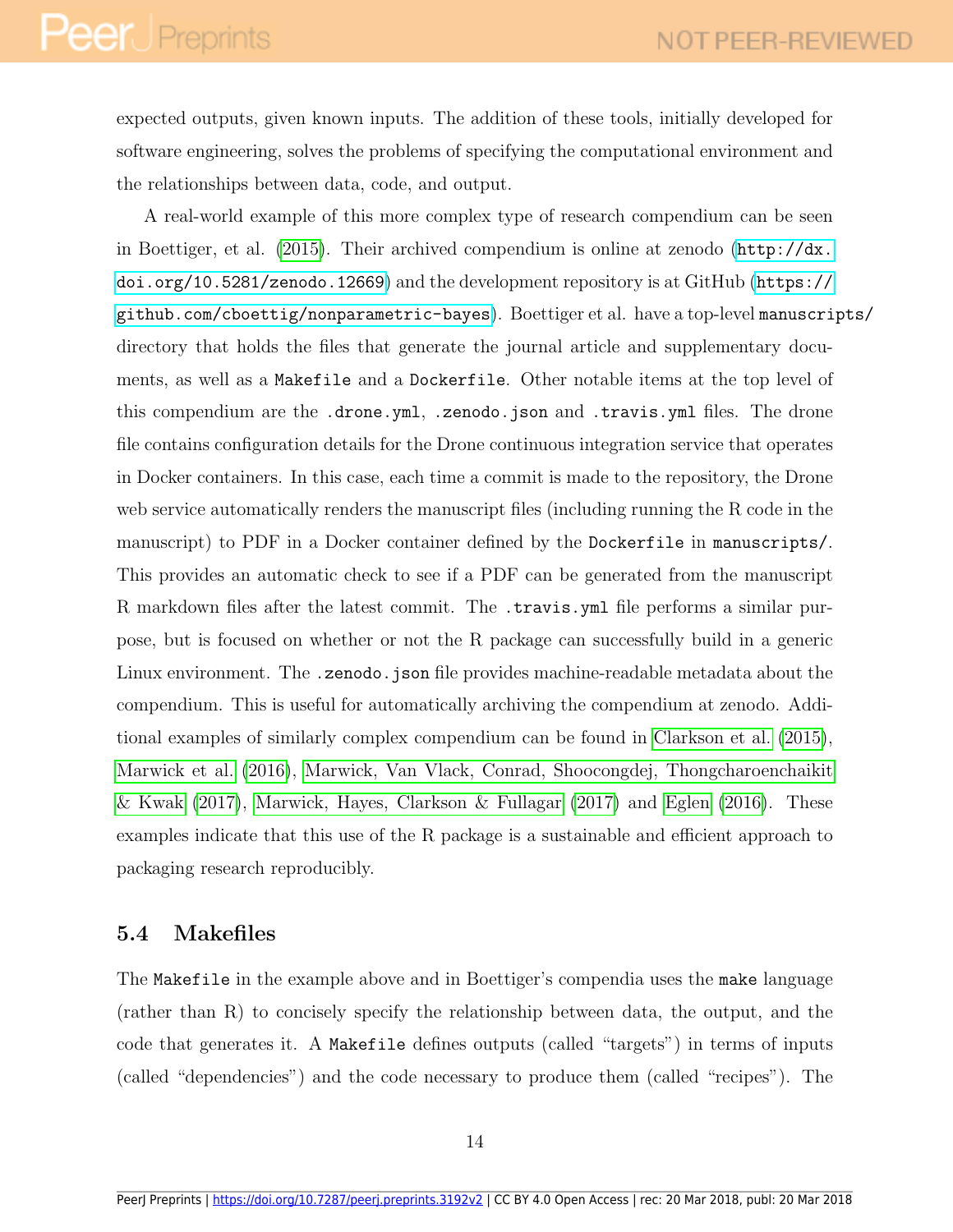

Figure 4: 15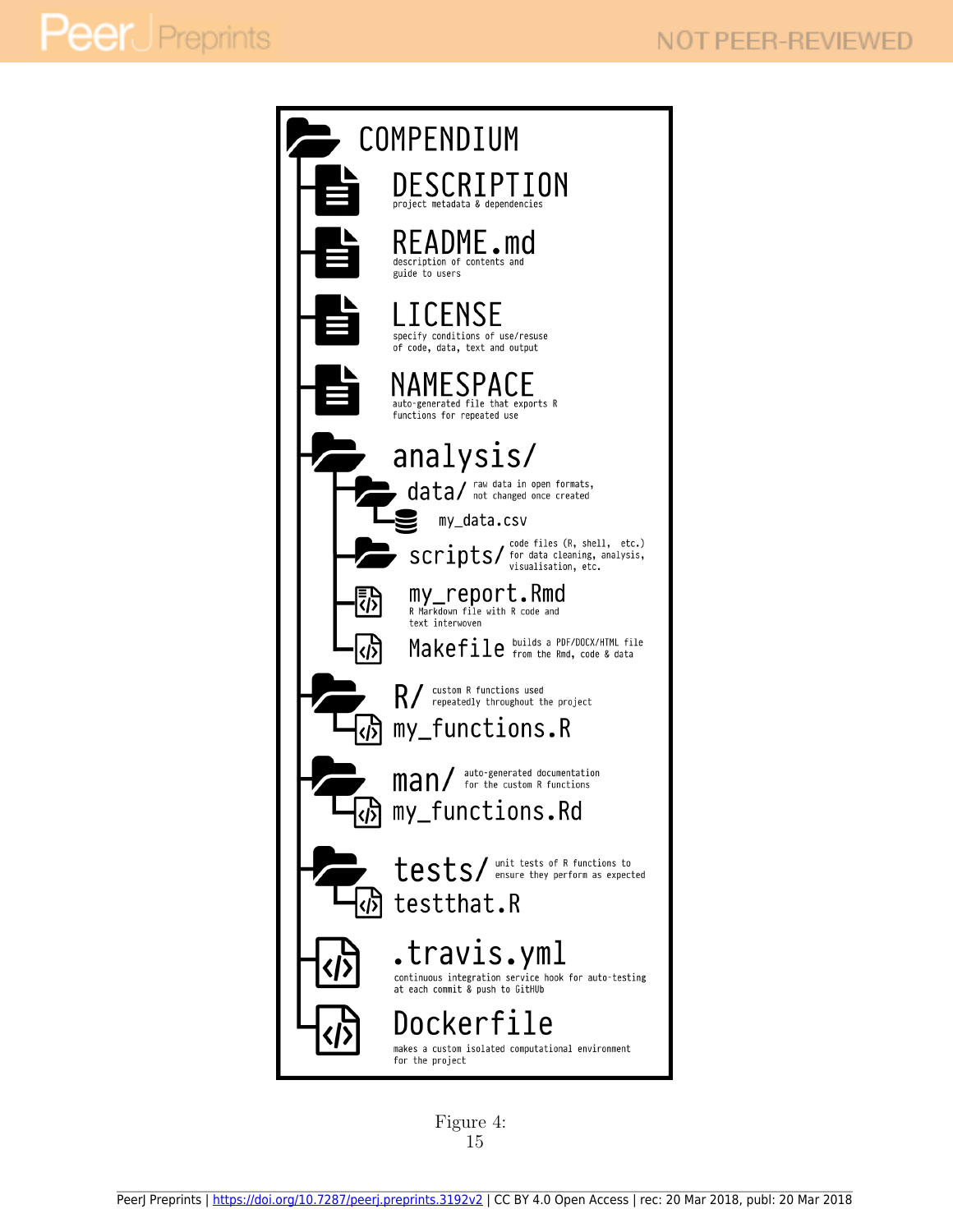program GNU Make then creates the outputs from that specification, see [Broman](#page-22-7) [\(2013\)](#page-22-7) for more details. In addition to specifying the relationships between outputs and inputs unambiguously, Make also lets you re-build only those parts of a project that are out of date, saving time for lenghty computations. In addition to GNU Make, the [remake](https://github.com/richfitz/remake) package [\(FitzJohn 2016\)](#page-24-10) allows you to write Make-like instructions entirely in R.

### 5.5 Isolating the computational environment

The Dockerfile in these more complex examples helps to specify an isolated computational environment that includes all the dependencies necessary for your analysis to run [\(Boettiger](#page-22-8) [2015\)](#page-22-8). Using a lightweight virtualisation system such as Docker minimizes problems with changes in R packages that might break your code, since Docker will preserve the exact versions of R and the packages that you used for your analysis. Docker makes it easy to share your project because when you share your Docker container with collaborators, you don't need to worry about differences between operating systems. This is important if your analysis requires software outside of the R programming environment.

While Docker will virtualize R, its packages, and the entire operating system, there are other solutions that are focused exclusively on the R environment. The packrat package, for example, downloads the source code of the exact versions of the packages you have used in your project, and stores them with your project [\(Ushey et al. n.d.\)](#page-29-8). Another approach is provided by checkpoint [\(Microsoft Corporation 2016\)](#page-26-6) which installs specific previous versions of R packages from the Microsoft R Archived Network. The devtools package [\(Wickham & Chang 2016\)](#page-29-4) similarly enables installation of previous versions of packages from CRAN (the Comprehensive R Archive Network, the default R package repository). These packages can protect you from updates to packages that might stop your code from working, and help you and your collaborators work with the same package versions.

### 5.6 Continuous integration

With continuous integration, each Git commit you make to your repository on GitHub (or similar service) triggers a script that builds your R package, and reports to you if the build succeeded or not. This is convenient because it saves you from having to manually build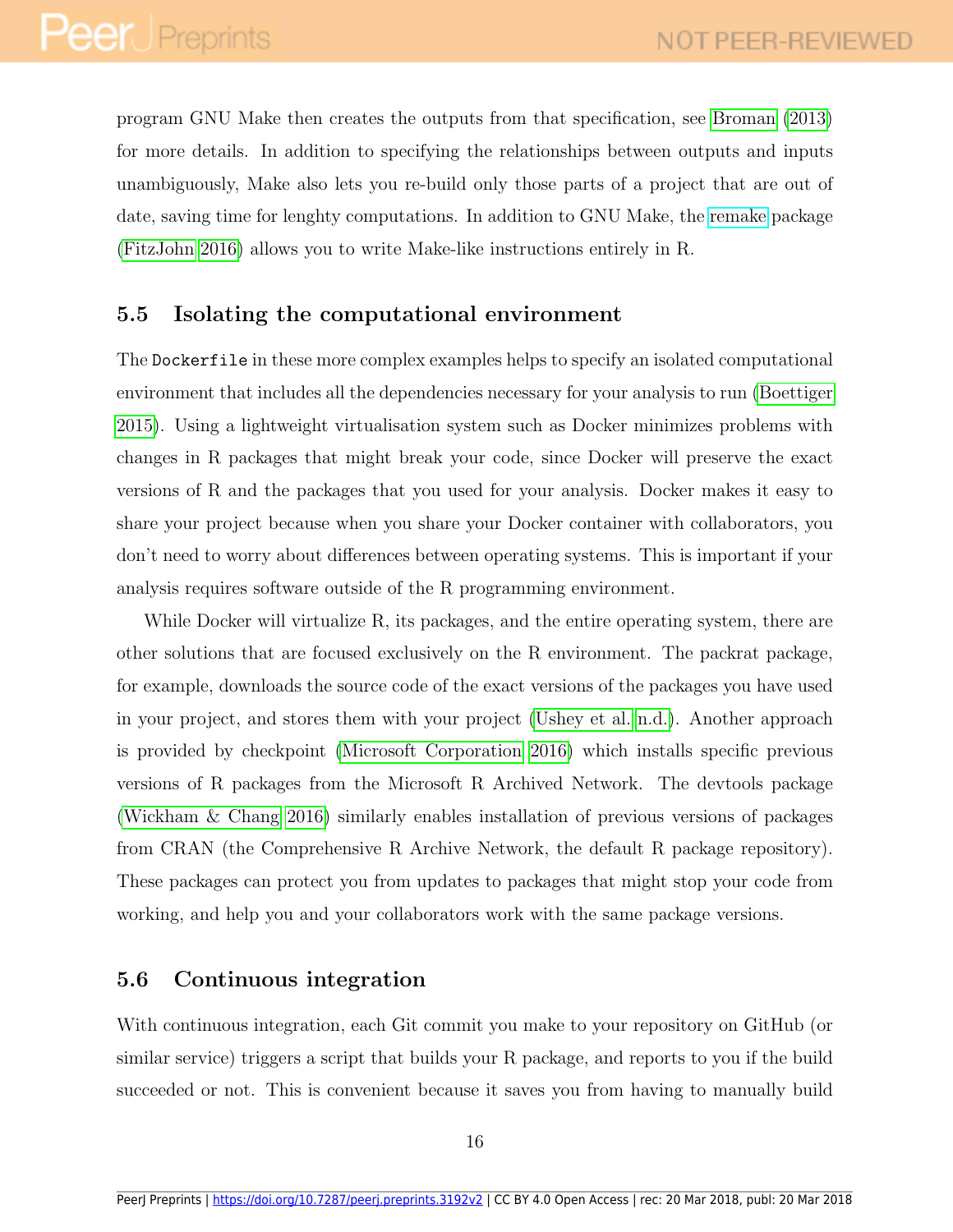your package after each update to your code. The complex research compendia examples cited above make use of [Travis CI,](https://travis-ci.org/) [Drone.io](https://drone.io/) and [CircleCI](https://circleci.com/) services. These provide free remote continuous integration services for public GitHub projects. Another advantage of these services is that they provide badges for your repository webpage that signal the current state of your compendium, based on the last build attempt (e.g. 'build passing' or 'build failing').

### 6 How to share a research compendium?

To share a research compendium you need to think about four separate but related issues: 1) licensing, 2) version control, 3) persistence, and 4) metadata.

A license file indicates to others how your work may be re-used. You should of course seek specific intellectual property advice relevant to your work from your organisation, as well as the policies of any publisher distributing material from the compendium (such as an associated academic article). While research compendia typically use open source software licenses (see <http://opensource.org>), authors should be aware that such licenses are designed for software and may not always be well suited for other elements of a compendium. In many jurisdictions, data are considered facts rather than a creative work, so they are not protected by copyright law. [Stodden](#page-28-7) [\(2009\)](#page-28-7) recommends using the Creative Commons Public Domain declaration (CC-0) for data. A compendium may also include documentation such as a scientific article and figures that are more appropriately licensed under a Creative Commons Attribution (CC-BY) license. Note that some data repositories (such as <DataDryad.org> or [figshare.com,](http://figshare.com/) discussed below) will require a CC-BY or CC-0 license for all submitted content.

A version control system such as Git is the best way to preserve the history of changes to the research compendium. Version control facilitates both private collaboration among colleagues on the project and the distribution and maintenance of the compendium in the future [\(Ram 2013,](#page-28-8) [Jones 2013,](#page-25-7) [Loeliger & McCullough 2012\)](#page-25-8). Bryan's paper in this collection is a detailed and accessible introduction to using Git in research contexts.

Once you are ready to share your compendium, the best way is to archive a specific commit at a repository that issues persistent URLs, such as a Digital Object Identifier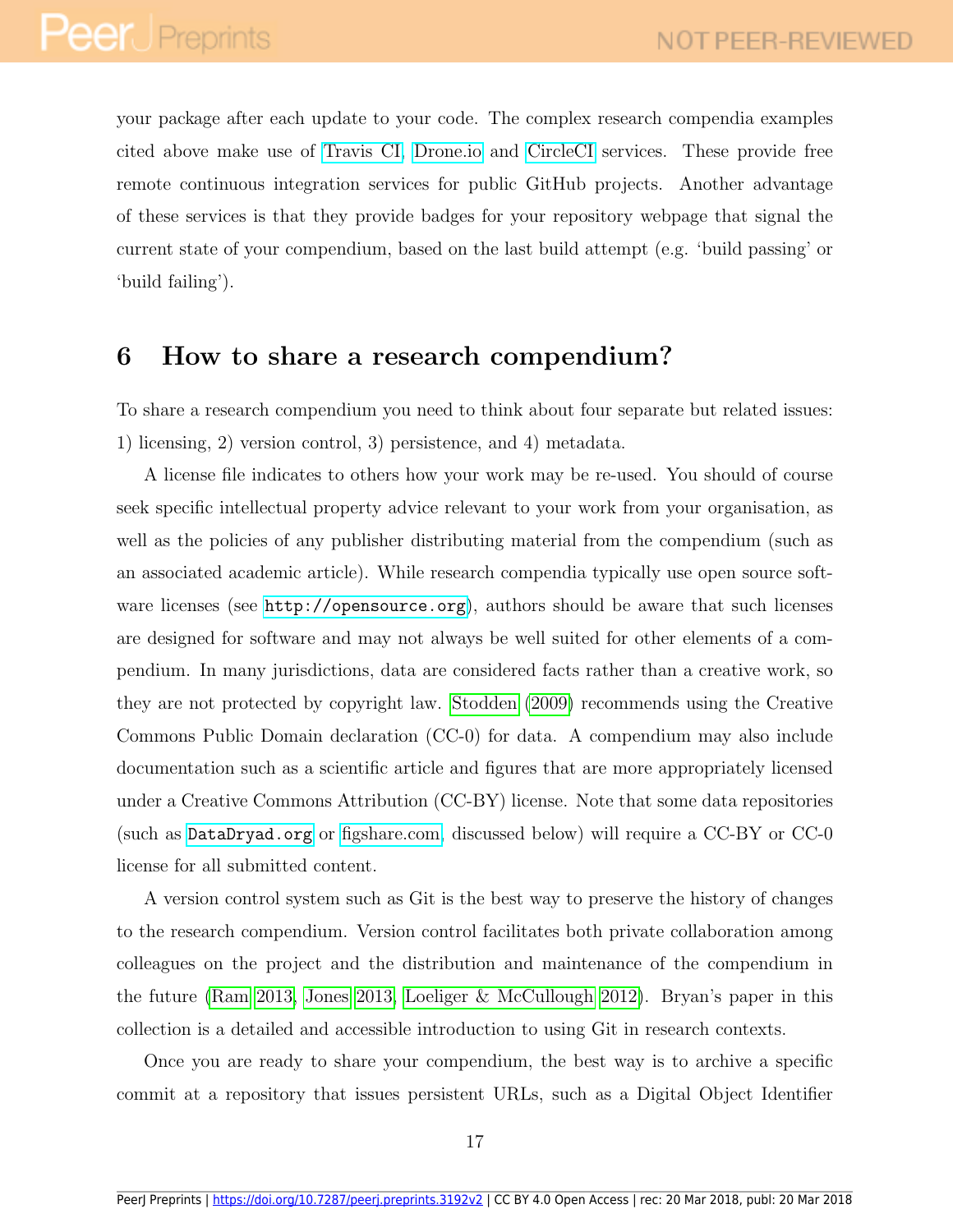(DOI), for file archives (e.g. [osf.io,](http://osf.io/) [figshare.com](http://figshare.com/) or [zenodo.org\)](https://zenodo.org/). DOIs are designed to be far more persistent than other URLs, which often break as web pages change over time [\(Klein et al. 2014\)](#page-25-9). There are many discipline-specific DOI-issuing repositories, listed at [re3data.org.](http://www.re3data.org/) You should survey the literature of your research community to see what repositories are preferred.

DOIs provided by data repositories have another advantage over other web links: when a data repository provides an author with a DOI, it must also provide basic metadata information to a central registry which oversees the creation of DOIs: either CrossRef (primarily journal articles) or DataCite (data and other products). Once your compendium is hosted at a repository, you include the DOI to the compendium in your reports and publications. This means you have a publicly available snapshot of the code that matches results in the paper. A DOI also simplifies citation of the compendium, so you can cite it in your paper (and others can cite it in their work).

Code development can continue after the paper is published, but with a DOI that links to a specific commit, you and other users of your code can be confident that they have the version that matches the paper. Putting the compendium on Dropbox, Google Drive, or similar services is another way to make it easily available. However, these services don't offer the same persistence as a DOI-issuing repository, and are suitable only for short-term, temporary storage during development.

While CRAN is one of the biggest and best-known systems for archiving and distributing R packages, we do not recommend it for research compendium packages. The main reason that CRAN is not suitable is that it is very strict about the directory structure and contents for the R packages that it accepts. For example, the top-level analysis/ directory in several of the examples above would not be allowed in a package hosted on CRAN. There are ways around this (e.g. use the inst/ or vignettes/ directory, cf. Hollister's compendium), but this makes the package structure less intuitive. This has the disadvantage of making the compendium harder to navigate and so less accessible to others.

A second reason why CRAN is not suitable for research compendium packages is that CRAN has a 5 MB size limit for package data and documentation. Hollister's package is 6 MB after installation (from GitHub), and many research compendia exceed this size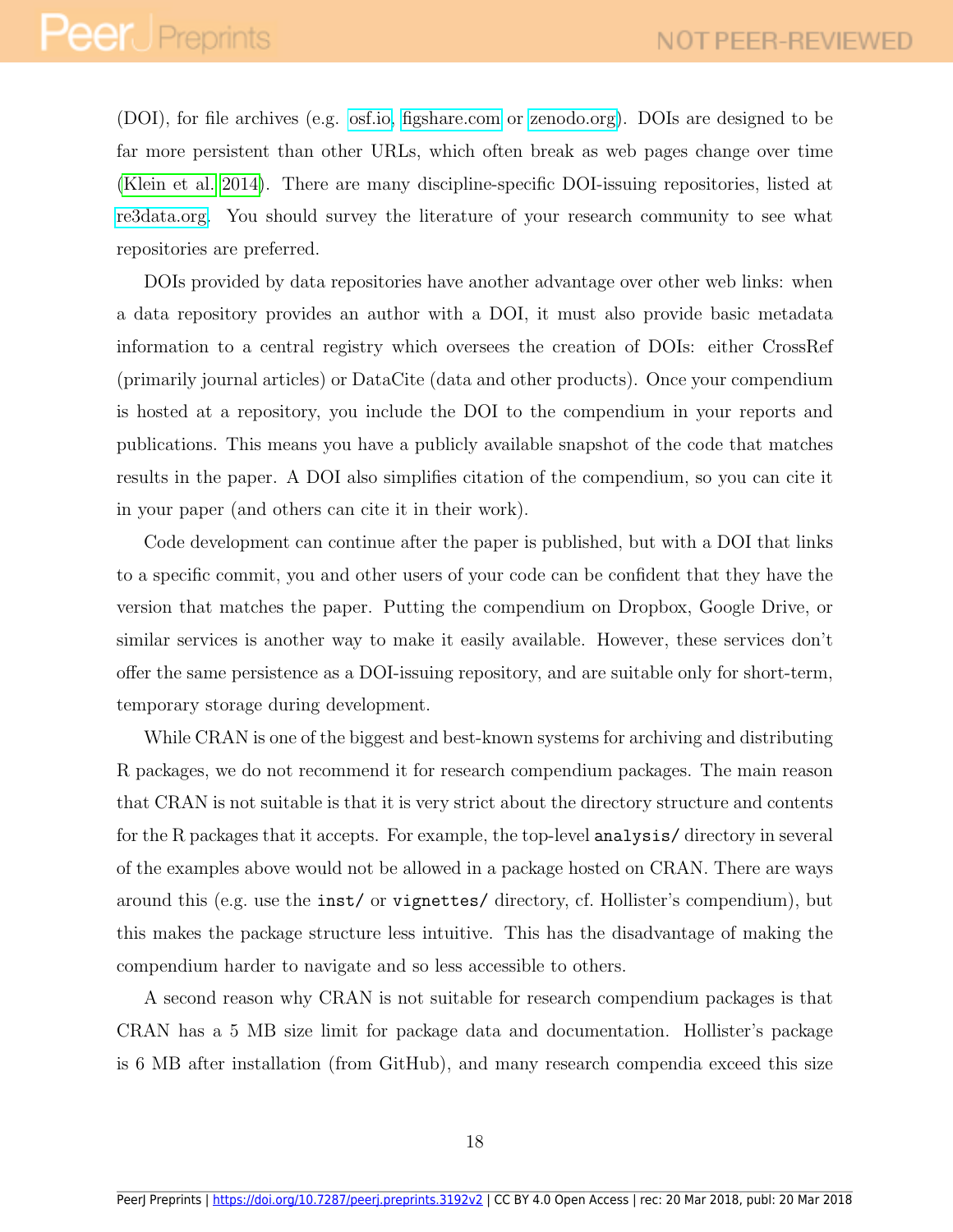because of moderate to large raw data files, image files, cached computation results, etc., so these could not be hosted on CRAN. The DOI-issuing repositories that we describe above are more suitable than CRAN for research compendium packages because they have more generous file size limits, and no constraints on directory organization.

## 7 Useful tools and templates for making research compendia

Probably the most useful set of tools for making research compendia as R packages is the devtools package [\(Wickham & Chang 2016\)](#page-29-4), combined with the [RStudio](http://www.rstudio.com/) integrated development environment. Both of these offer useful shortcuts for meeting the standards of an R package. Our rrtools package extends functions in devtools and provides instructions, templates, and functions for making a basic compendium-package suitable for doing reproducible research with R [\(Marwick et al. 2017\)](#page-26-2). Wickham's [\(2015\)](#page-29-9) book [R Packages](http://r-pkgs.had.co.nz/) is a useful in-depth guide to the format of R packages. The manual Writing R Extensions is included with every R installation and describes the process of creating R packages.

More specifically, several people have developed templates for using R packages as research compendia. These templates are mostly for their personal use, and are works-inprogress, but are freely available for others to adapt and learn from:

- Jeff Hollister's [manuscriptPackage](https://github.com/jhollist/manuscriptPackage)
- Carl Boettiger's [template](https://github.com/cboettig/template)
- Francisco Rodriguez-Sanchez's [template](https://github.com/Pakillo/template)
- Ben Marwick's [researchcompendium](https://github.com/benmarwick/researchcompendium)
- Lincoln Mullen's [example Makefiles in R-package like repositories](http://lincolnmullen.com/blog/makefiles-for-ocr-and-converting-shapefiles/)

For writing research papers in R Markdown, a useful package is [bookdown,](https://github.com/rstudio/bookdown) which enables figure and table captions and cross-referencing. There are many R Markdown templates for journal articles from certain publishers in the [rticles](https://github.com/rstudio/rticles) package. These packages and templates, together with RStudio add-ins such as the [wordcountaddin](https://github.com/benmarwick/wordcountaddin) for character, word and sentence counts, and [citr](https://github.com/crsh/citr) for inserting formatted citations, provide a rich scholarly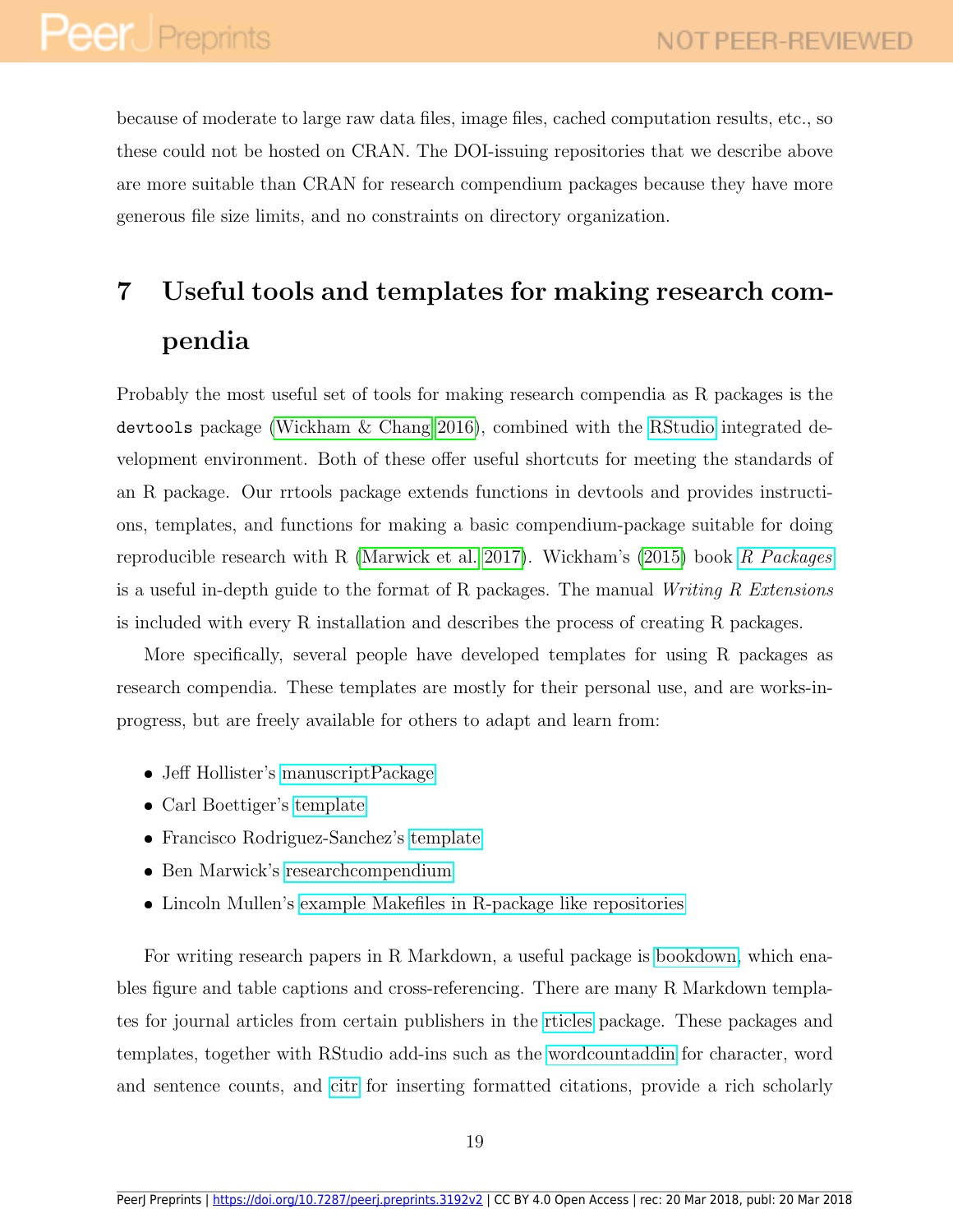writing environment for working with R packages in RStudio. See also [rOpenSci's Repro](http://ropensci.github.io/reproducibility-guide)[ducibility Guide](http://ropensci.github.io/reproducibility-guide) [\(rOpenSci et al. 2017\)](#page-28-9) for additional community-contributed templates and resources.

## 8 Conclusion

In summary, we have defined the general principles of research compendia, and described a number of different ways that researchers have organized their work to meet those criteria. For a researcher working primarily in R, a compendium based on the R package standards, along with additional tools drawn from the software engineering toolkit, is a natural, efficient, and reliable way of organizing one's work. Researchers working in different languages can draw ideas from the general principles and example projects presented here. We encourage researchers to strive to organize their code in reproducible ways and treat their code and data as much a product of their scholarship worthy of distribution as the articles themselves.

## 9 Acknowledgements

This essay originated in discussions at the [2015 rOpenSci unconference](http://unconf.ropensci.org/) (cf. [https://](https://github.com/ropensci/unconf/issues/11) [github.com/ropensci/unconf/issues/11](https://github.com/ropensci/unconf/issues/11) and [https://github.com/ropensci/unconf/](https://github.com/ropensci/unconf/issues/31) [issues/31](https://github.com/ropensci/unconf/issues/31)). Thanks to those who were part of these discussions and helped to broaden our understanding of compendia and R packages. BM was also supported by an Australian Research Council Future Fellowship (FT140100101).

## References

<span id="page-21-1"></span>Allaire, J. et al. (2016), rmarkdown: Dynamic Documents for R. R package version 0.9.6. URL: https://CRAN.R-project.org/package=rmarkdown

<span id="page-21-0"></span>Allison, S. (2016), 'Other people's data: Humanities edition', *Journal of Cultural Analytics*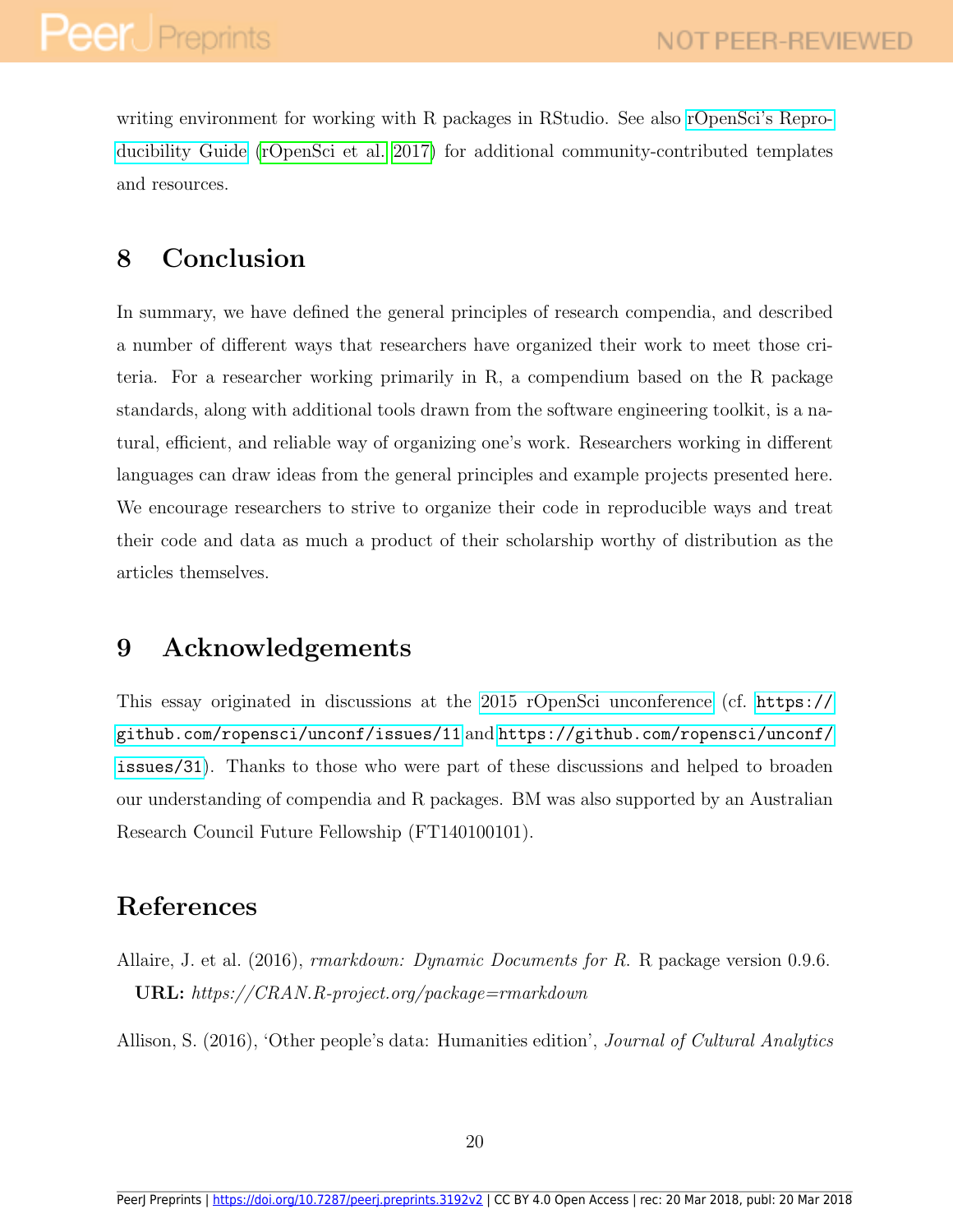.

URL: http://culturalanalytics.org/2016/12/other-peoples-data-humanities-edition/

- <span id="page-22-3"></span>Ball, R. & Medeiros, N. (2012), 'Teaching integrity in empirical research: A protocol for documenting data management and analysis', The Journal of Economic Education 43(2), 182–189.
- <span id="page-22-2"></span>Baumer, B. & Udwin, D. (2015), 'R markdown', Wiley Interdisciplinary Reviews: Computational Statistics  $7(3)$ , 167–177.
- <span id="page-22-0"></span>Begley, C. G. & Ellis, L. M. (2012), 'Drug development: Raise standards for preclinical cancer research', Nature 483(7391), 531–533. 10.1038/483531a. URL: http://dx.doi.org/10.1038/483531a
- <span id="page-22-8"></span>Boettiger, C. (2015), 'An introduction to Docker for reproducible research', ACM SIGOPS Operating Systems Review 49(1), 71–79.
- <span id="page-22-6"></span>Boettiger, C., Mangel, M. & Munch, S. (2015), 'Avoiding tipping points in fisheries management through gaussian process dynamic programming', Proceedings of the Royal Society of London B: Biological Sciences 282(1801), 20141631.
- <span id="page-22-1"></span>Bollen, K., Cacioppo, J., Kaplan, R., Krosnick, J. & Olds, J. (2015), 'Social, behavioral, and economic sciences perspectives on robust and reliable science: Report of the subcommittee on replicability in science, advisory committee to the national science foundation directorate for social, behavioral, and economic sciences', Retrieved from the National Science Foundation Web site: www. nsf. gov/sbe/AC Materials/SBE Robust and Reliable Research Report. pdf .
- <span id="page-22-7"></span>Broman, K. (2013), 'minimal make: A minimal tutorial on make'. URL:  $http://kbroman.org/minimal.make$
- <span id="page-22-5"></span>Broman, K. (2016), 'Organize your data and code'. URL: http://kbroman.org/steps2rr/pages/organize.html
- <span id="page-22-4"></span>Bryan, J. (2016), 'Stat545: Data wrangling, exploration, and analysis with R'. URL:  $http://stat545.com/$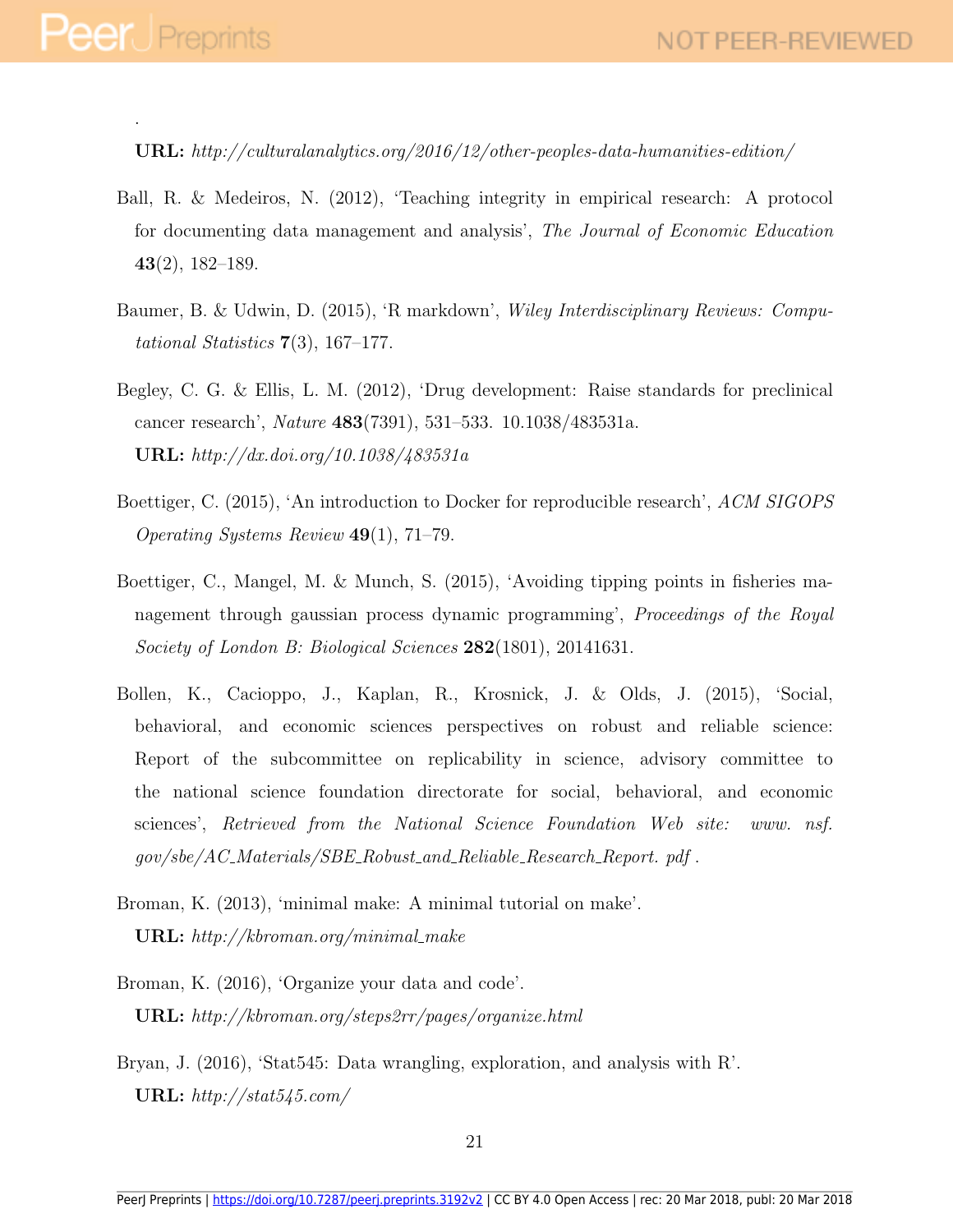- <span id="page-23-3"></span>Buckheit, J. B. & Donoho, D. L. (1995), 'Wavelab and reproducible research', Wavelets and Statistics. Lecture Notes in Statistics 103, 55–81.
- <span id="page-23-0"></span>Claerbout, J. F. & Karrenfach, M. (1992), 'Electronic documents give reproducible research a new meaning'.
- <span id="page-23-8"></span>Clarkson, C., Smith, M., Marwick, B., Fullagar, R., Wallis, L. A., Faulkner, P., Manne, T., Hayes, E., Roberts, R. G. & Jacobs, Z. (2015), 'The archaeology, chronology and stratigraphy of Madjedbebe (Malakunanja ii): A site in northern Australia with early occupation', Journal of human evolution 83, 46–64.
- <span id="page-23-1"></span>Collberg, C. & Proebsting, T. A. (2016), 'Repeatability in computer systems research', Communications of the  $ACM$  59(3), 62–69.
- <span id="page-23-7"></span>Conrad, C., Higham, C., Eda, M. & Marwick, B. (2016), 'Palaeoecology and forager subsistence strategies during the pleistocene holocene transition: A reinvestigation of the zooarchaeological assemblage from Spirit Cave, Mae Hong Son province, Thailand', Asian Perspectives  $55(1)$ , 2–27.
- <span id="page-23-4"></span>Curriculum, R. S. (2016), 'The organization lesson for the reproducible science curriculum'. URL: https://github.com/Reproducible-Science-Curriculum/rr-organization1
- <span id="page-23-2"></span>Donoho, D. L. (2010), 'An invitation to reproducible computational research', *Biostatistics* 11(3), 385–388. URL: http://biostatistics.oxfordjournals.org/content/11/3/385.short
- <span id="page-23-5"></span>Dorch, S. (2012), 'On the citation advantage of linking to data: Astrophysics'. URL: https://halshs.archives-ouvertes.fr/hprints-00714715/
- <span id="page-23-6"></span>Duffy, M. A., James, T. Y. & Longworth, A. (2015), 'Ecology, virulence, and phylogeny of Blastulidium paedophthorum, a widespread brood parasite of Daphnia', Applied and Environmental Microbiology .

URL: http://aem.asm.org/content/early/2015/06/02/AEM.01369-15.abstract

<span id="page-23-9"></span>Eglen, S. J. (2016), 'Bivariate spatial point patterns in the retina: a reproducible review', Journal de la Société Française de Statistique  $157(1)$ , 33-48.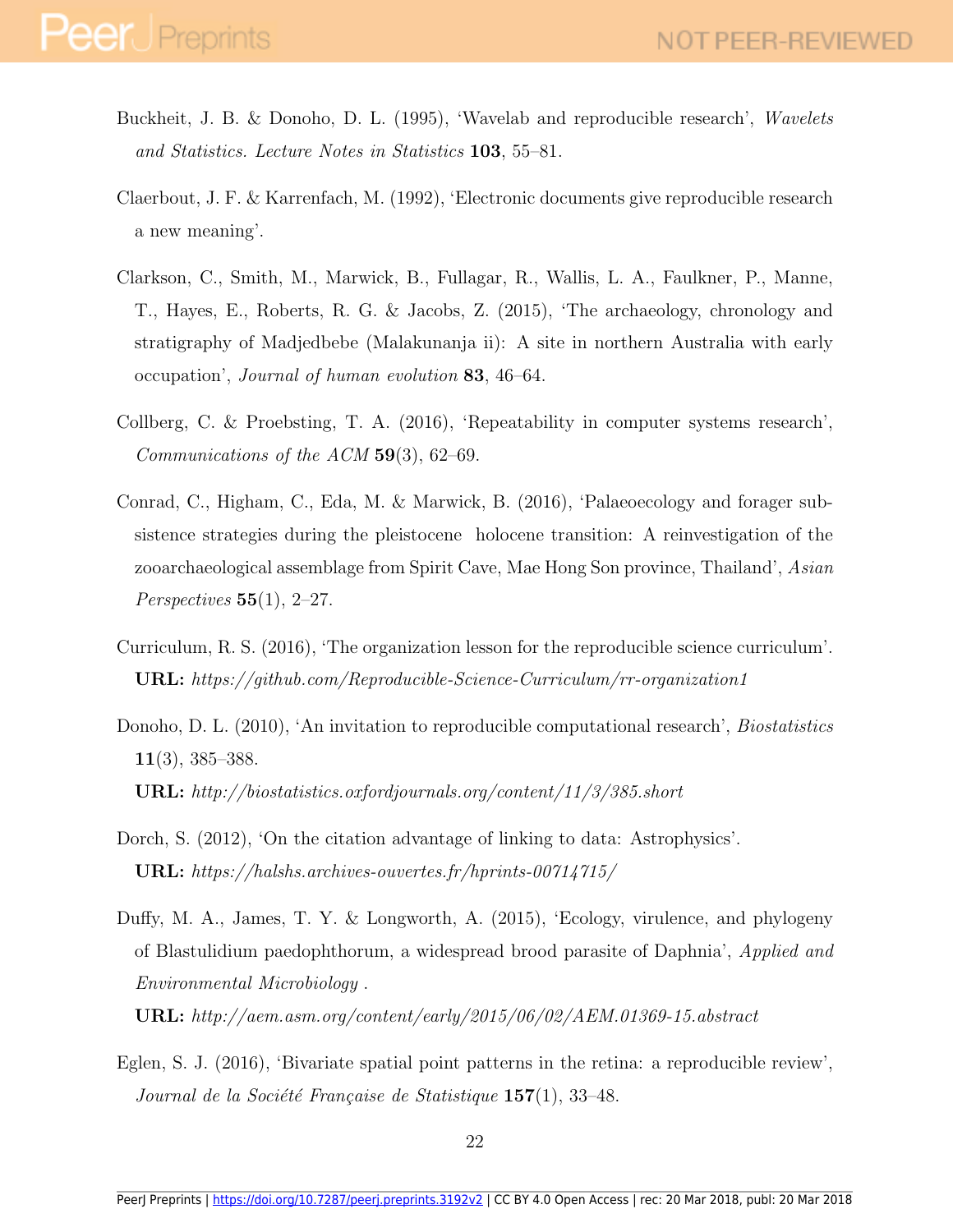- <span id="page-24-10"></span>FitzJohn, R. (2016), remake: Make-like build management. R package version 0.2.0. URL: https://github.com/richfitz/remake
- <span id="page-24-6"></span>Gandrud, C. (2013), Reproducible Research with R and RStudio, CRC Press.
- <span id="page-24-4"></span>Gentleman, R. & Temple Lang, D. (2004), 'Statistical analyses and reproducible research', Bioconductor Project Working Papers p. 2.
- <span id="page-24-5"></span>Gentleman, R. & Temple Lang, D. (2012), 'Statistical analyses and reproducible research', Journal of Computational and Graphical Statistics .
- <span id="page-24-3"></span>Gentleman, R. et al. (2005), 'Reproducible research: A bioinformatics case study', Statistical applications in genetics and molecular biology 4(1), 1034.
- <span id="page-24-8"></span>Gleditsch, N. P. & Strand, H. (2003), 'Posting your data: Will you be scooped or will you be famous?', *International Studies Perspectives* 4(1), 72–107. URL: http://onlinelibrary.wiley.com/doi/10.1111/1528-3577.04105
- <span id="page-24-2"></span>Goldstone, A. (2017), 'From reproducible to productive', *Journal of Cultural Analytics*. URL: http://culturalanalytics.org/2017/02/from-reproducible-to-productive/
- <span id="page-24-0"></span>Goodman, S. N., Fanelli, D. & Ioannidis, J. P. A. (2016), 'What does research reproducibility mean?', Science Translational Medicine 8(341), 341ps12–341ps12. URL: http://stm.sciencemag.org/content/8/341/341ps12
- <span id="page-24-1"></span>Graham, S., Milligan, I. & Weingart, S. (2015), Exploring Big Historical Data: The Historian's Macroscope, Imperial College Press, Hackensack, NJ.
- <span id="page-24-7"></span>Henneken, E. A. & Accomazzi, A. (2011), 'Linking to data - effect on citation rates in astronomy',  $CoRR$  abs/1111.3618. URL: http://arxiv.org/abs/1111.3618
- <span id="page-24-9"></span>Hollister, J. W., Milstead, W. B. & Kreakie, B. J. (2016), 'Modeling lake trophic state: a random forest approach', *Ecosphere* 7(3),  $n/a-n/a$ . e01321. URL: http://dx.doi.org/10.1002/ecs2.1321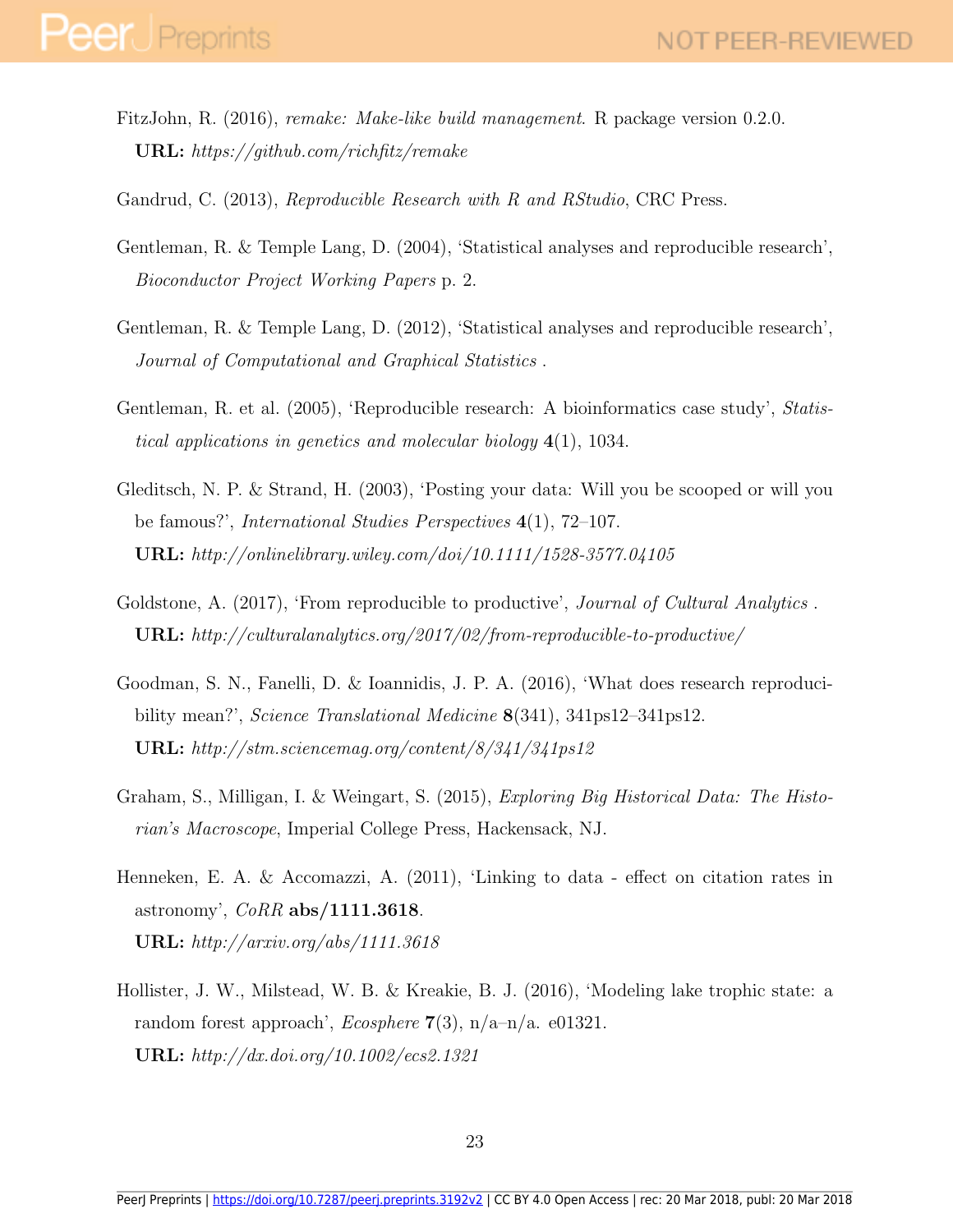- <span id="page-25-7"></span>Jones, Z. M. (2013), 'Git/GitHub, transparency, and legitimacy in quantitative research', The Political Methodologist  $21(1)$ , 6–7. URL: http://zmjones.com/static/papers/git.pdf
- <span id="page-25-2"></span>Kidwell, M. C., Lazarevi, L. B., Baranski, E., Hardwicke, T. E., Piechowski, S., Falkenberg, L.-S., Kennett, C., Slowik, A., Sonnleitner, C., Hess-Holden, C., Errington, T. M., Fiedler, S. & Nosek, B. A. (2016), 'Badges to acknowledge open practices: A simple, low-cost, effective method for increasing transparency',  $PLoS Biol 14(5)$ , 1–15. **URL:** http://dx.doi.org/10.1371/journal.pbio.1002456
- <span id="page-25-9"></span>Klein, M., Van de Sompel, H., Sanderson, R., Shankar, H., Balakireva, L., Zhou, K. & Tobin, R. (2014), 'Scholarly context not found: One in five articles suffers from reference rot', PLOS ONE 9(12), 1–39.
- <span id="page-25-5"></span>Knuth, D. E. (1992), 'Literate programming', CSLI Lecture Notes, Stanford, CA: Center for the Study of Language and Information (CSLI), 1992 1.
- <span id="page-25-3"></span>Koenker, R. (1996), Reproducible econometric research, department of econometrics, university of illinois, urbana-champaign, Technical report, IL, Tech. Rep. URL: http://www.econ.uiuc.edu/ roger/research/repro/repro.html
- <span id="page-25-4"></span>Leisch, F. (2002), Sweave: Dynamic generation of statistical reports using literate data analysis, in 'Compstat', Springer, pp. 575–580.
- <span id="page-25-1"></span>LeVeque, R. J., Mitchell, I. M. & Stodden, V. (2012), 'Reproducible research for scientific computing: Tools and strategies for changing the culture', Computing in Science  $\mathcal{B}$ *Engineering*  $14(4)$ ,  $13-17$ .
	- URL: http://ieeexplore.ieee.org/lpdocs/epic03/wrapper.htm?arnumber=6171147
- <span id="page-25-8"></span>Loeliger, J. & McCullough, M. (2012), Version Control with Git: Powerful Tools and Techniques for Collaborative Software Development, "O'Reilly Media, Inc.".
- <span id="page-25-6"></span>Markowetz, F. (2015), 'Five selfish reasons to work reproducibly', *Genome Biology* 16.
- <span id="page-25-0"></span>Marwick, B. (2016), 'Computational reproducibility in archaeological research: Basic principles and a case study of their implementation', Journal of Archaeological Method and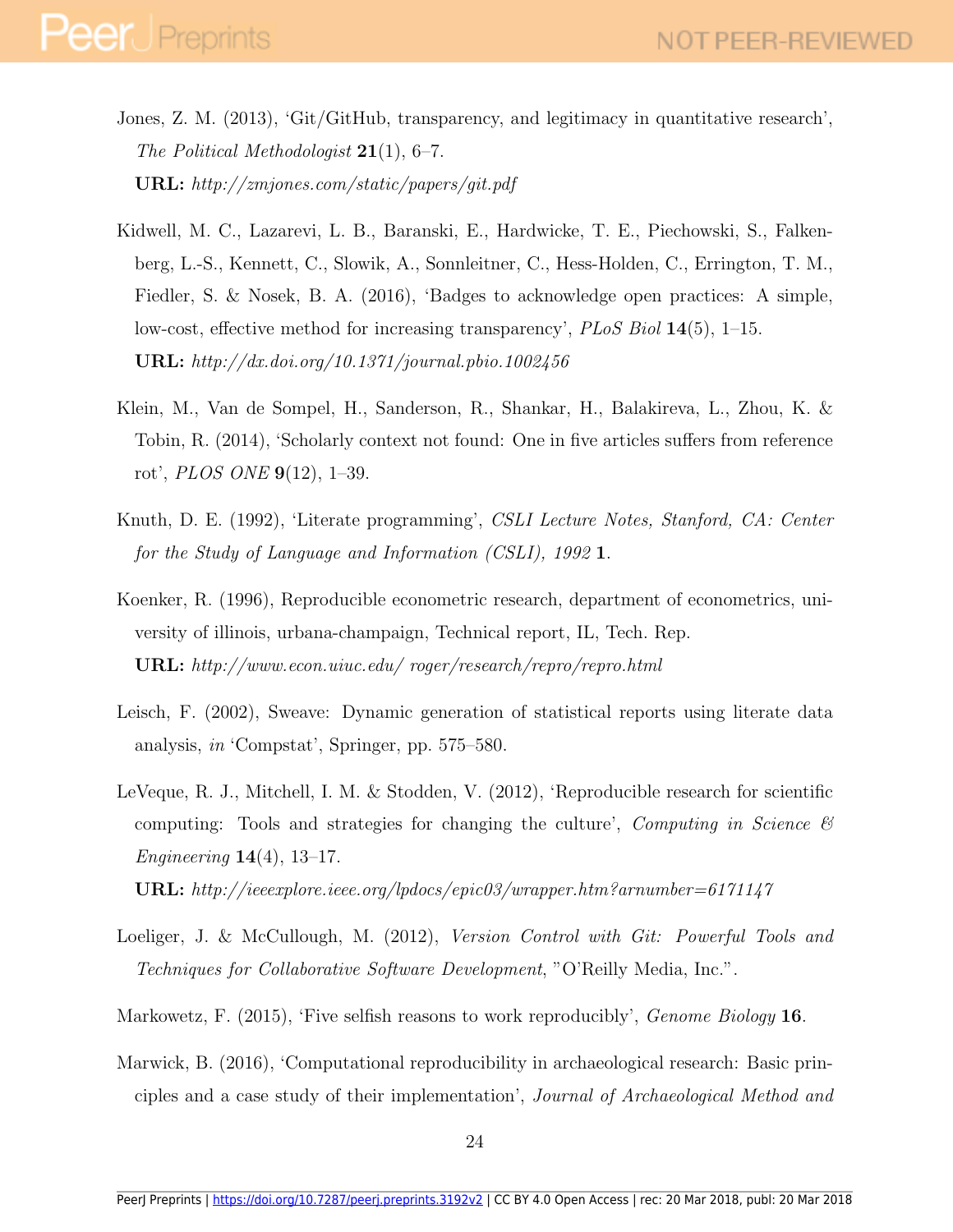# **Peer** Preprints

Theory pp.  $1-27$ . URL: http://dx.doi.org/10.1007/s10816-015-9272-9

- <span id="page-26-3"></span>Marwick, B., Clarkson, C., O'Connor, S. & Collins, S. (2016), 'Early modern human lithic technology from jerimalai, east timor', Journal of Human Evolution 101, 45–64.
- <span id="page-26-5"></span>Marwick, B., Hayes, E., Clarkson, C. & Fullagar, R. (2017), 'Movement of lithics by trampling: An experiment in the madjedbebe sediments, northern australia', Journal of Archaeological Science 79, 73–85.

URL: http://www.sciencedirect.com/science/article/pii/S0305440317300080

<span id="page-26-4"></span>Marwick, B., Van Vlack, H., Conrad, C., Shoocongdej, R., Thongcharoenchaikit, C. & Kwak, S. (2017), 'Adaptations to sea level change and transitions to agriculture at Khao Toh Chong rockshelter, peninsular Thailand', Journal of Archaeological Science 77, 94– 108.

URL: http://www.sciencedirect.com/science/article/pii/S0305440316301637

- <span id="page-26-2"></span>Marwick, B. et al. (2017), *rrtools: Tools for Writing Reproducible Research in R. R* package version 0.1.0. URL: https://github.com/benmarwick/rrtools
- <span id="page-26-1"></span>McKiernan, E. C., Bourne, P. E., Brown, C. T., Buck, S., Kenall, A., Lin, J., McDougall, D., Nosek, B. A., Ram, K., Soderberg, C. K., Spies, J. R., Thaney, K., Updegrove, A., Woo, K. H. & Yarkoni, T. (2016), 'How open science helps researchers succeed', eLife 5, e16800.

URL: https://dx.doi.org/10.7554/eLife.16800

- <span id="page-26-6"></span>Microsoft Corporation (2016), checkpoint: Install Packages from Snapshots on the Checkpoint Server for Reproducibility. R package version 0.3.16. URL: https://CRAN.R-project.org/package=checkpoint
- <span id="page-26-0"></span>Munafo, M. R., Nosek, B. A., Bishop, D. V. M., Button, K. S., Chambers, C. D., Percie du Sert, N., Simonsohn, U., Wagenmakers, E.-J., Ware, J. J. & Ioannidis, J. P. A. (2017), 'A manifesto for reproducible science', Nature Human Behaviour 1, 0021. URL: http://dx.doi.org/10.1038/s41562-016-0021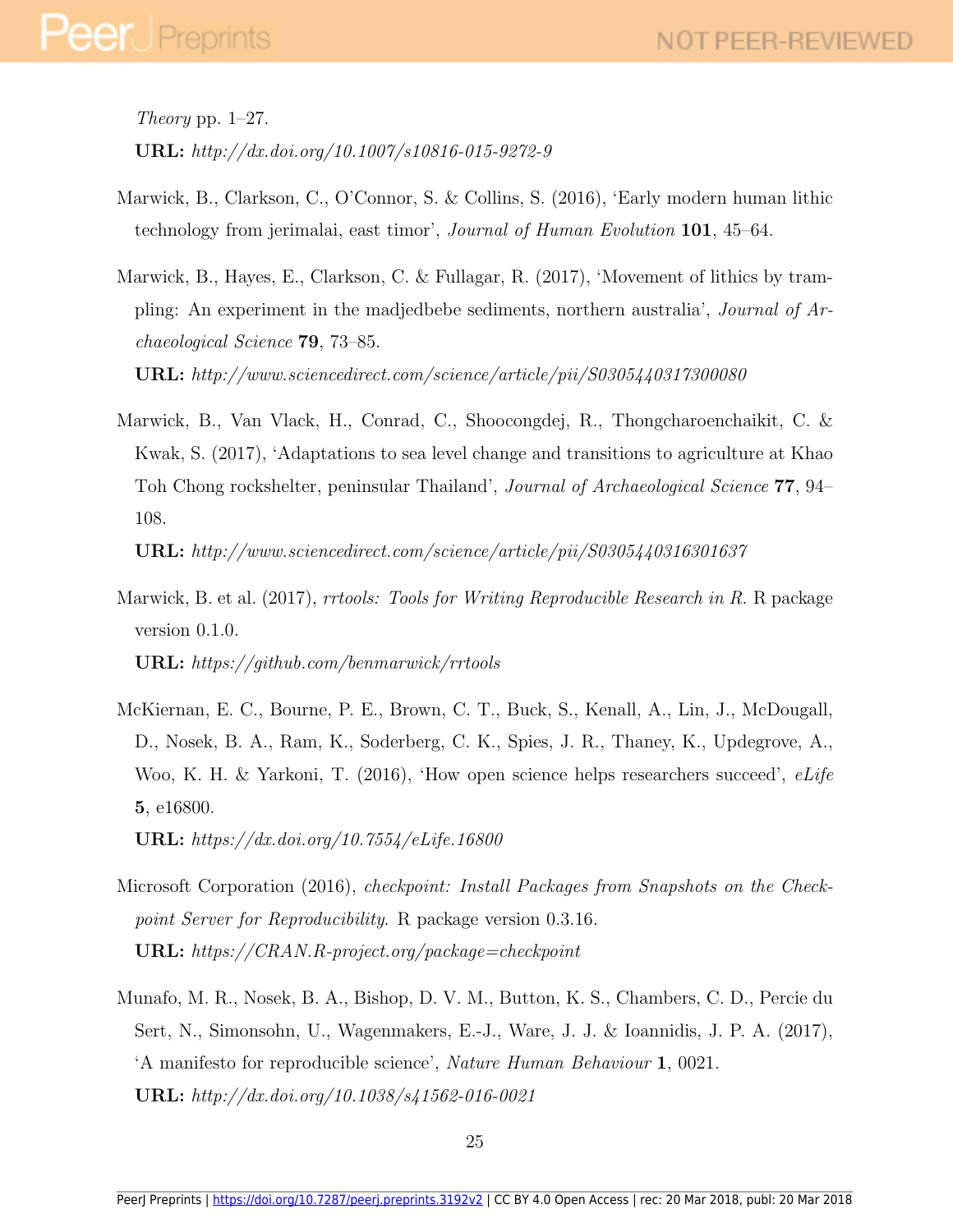<span id="page-27-7"></span>Negre, J., Munoz, F. & Lancelotti, C. (2016), 'Geostatistical modelling of chemical residues on archaeological floors in the presence of barriers', Journal of Archaeological Science 70, 91–101.

URL: http://www.sciencedirect.com/science/article/pii/S0305440316300255

- <span id="page-27-2"></span>Nosek, B. A., Alter, G., Banks, G. C., Borsboom, D., Bowman, S. D., Breckler, S. J., Buck, S., Chambers, C. D., Chin, G., Christensen, G., Contestabile, M., Dafoe, A., Eich, E., Freese, J., Glennerster, R., Goroff, D., Green, D. P., Hesse, B., Humphreys, M., Ishiyama, J., Karlan, D., Kraut, A., Lupia, A., Mabry, P., Madon, T., Malhotra, N., Mayo-Wilson, E., McNutt, M., Miguel, E., Levy Paluck, E., Simonsohn, U., Soderberg, C., Spellman, B. A., Turitto, J., VandenBos, G., Vazire, S., Wagenmakers, E. J., Wilson, R. & Yarkoni, T. (2015), 'Promoting an open research culture: Author guidelines for journals could help to promote transparency, openness, and reproducibility', Science 348(6242), 1422–5.
- <span id="page-27-0"></span>Open Science Collaboration et al. (2015), 'Estimating the reproducibility of psychological science', *Science* **349**(6251), aac4716.
- <span id="page-27-1"></span>Peng, R. D. (2009), 'Reproducible research and biostatistics', *Biostatistics* 10(3), 405–408. URL: http://biostatistics.oxfordjournals.org/content/10/3/405
- <span id="page-27-4"></span>Peng, R. D., Dominici, F. & Zeger, S. L. (2006), 'Reproducible epidemiologic research', American journal of epidemiology **163**(9), 783–789. URL: http://aje.oxfordjournals.org/content/163/9/783.abstract
- <span id="page-27-6"></span>Pienta, A. M., Alter, G. C. & Lyle, J. A. (2010), 'The enduring value of social science research: the use and reuse of primary research data'. URL: https://deepblue.lib.umich.edu/handle/2027.42/78307
- <span id="page-27-3"></span>Piper, A. et al. (2017), 'Data sharing policy', Journal of Cultural Analytics . URL: http://culturalanalytics.org/about/about-ca/
- <span id="page-27-5"></span>Piwowar, H. A., Day, R. S. & Fridsma, D. B. (2007), 'Sharing detailed research data is associated with increased citation rate', PLoS ONE 2(3), e308. URL: http://dx.plos.org/10.1371/journal.pone.0000308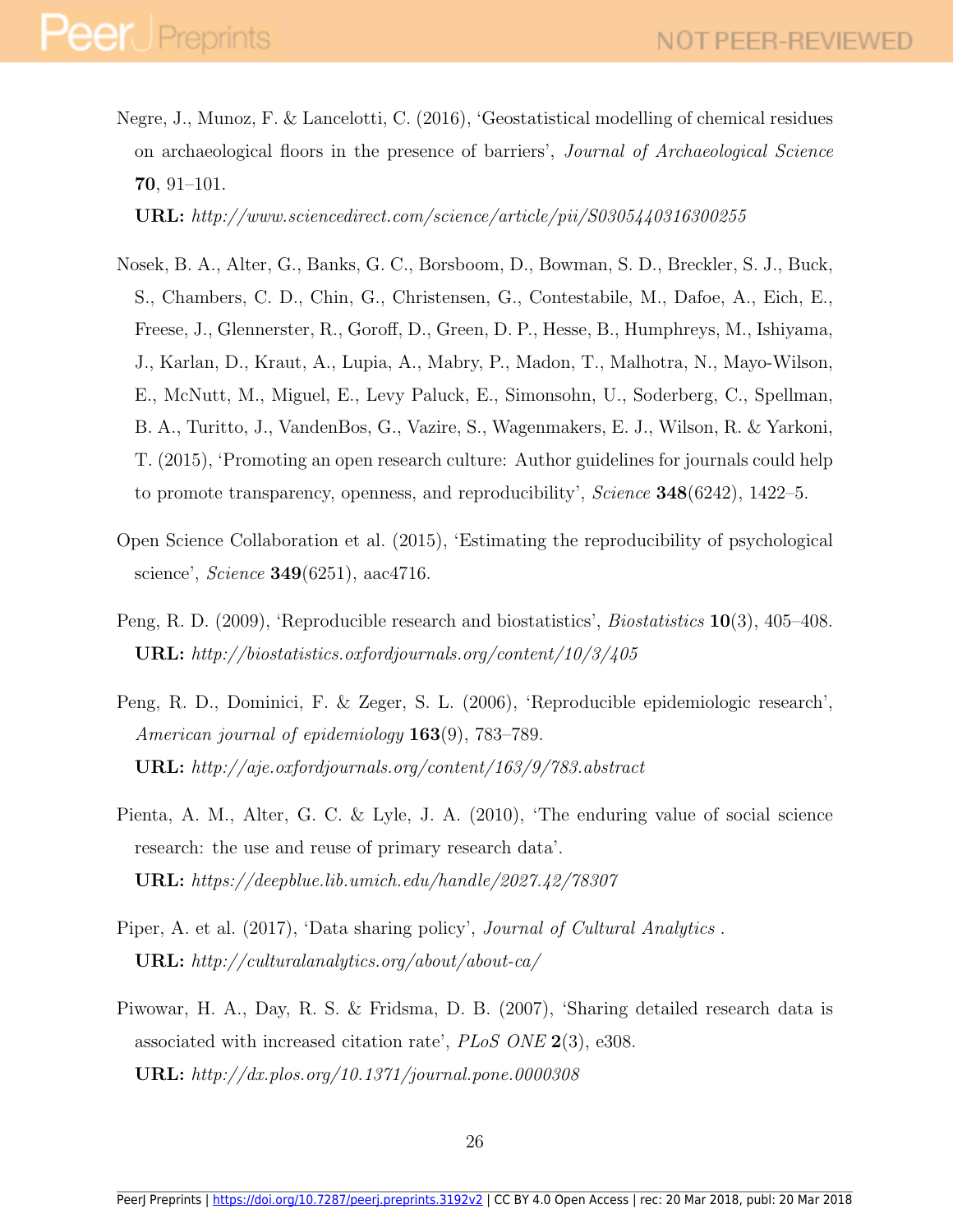- <span id="page-28-5"></span>Piwowar, H. A. & Vision, T. J. (2013), 'Data reuse and the open data citation advantage', PeerJ 1, e175.
- <span id="page-28-8"></span>Ram, K. (2013), 'Git can facilitate greater reproducibility and increased transparency in science.', Source code for biology and medicine 8(1), 7.
- <span id="page-28-4"></span>Rokem, A., Marwick, B. & Staneva, V. (2017), Assessing reproducibility, in J. Kitzes, D. Turek & F. Deniz, eds, 'The Practice of Reproducible Research: Case Studies and Lessons from the Data-Intensive Sciences.', University of California Press, CA.
- <span id="page-28-9"></span>rOpenSci et al. (2017), 'Reproducibility guide'. URL: http://ropensci.github.io/reproducibility-guide/
- <span id="page-28-3"></span>Sandve, G. K., Nekrutenko, A., Taylor, J. & Hovig, E. (2013), 'Ten simple rules for reproducible computational research', *PLoS Comput Biol*  $9(10)$ , e1003285. URL: http://dx.doi.org/10.1371/journal.pcbi.1003285
- <span id="page-28-6"></span>Sears, J. (2011), Data sharing effect on article citation rate in paleoceanography, in 'AGU Fall Meeting Abstracts', Vol. 1, p. 1628. URL: http://adsabs.harvard.edu/abs/2011AGUFMIN53B1628S
- <span id="page-28-2"></span>Stanisic, L. & Legrand, A. (2014), Effective reproducible research with Org-Mode and Git, in 'Euro-Par 2014: Parallel Processing Workshops', Springer, pp. 475–486. URL: http://link.springer.com/chapter/10.1007/978-3-319-14325-5 41
- <span id="page-28-7"></span>Stodden, V. (2009), 'The legal framework for reproducible scientific research: Licensing and copyright', Computing in Science & Engineering  $11(1)$ , 35-40.
- <span id="page-28-1"></span>Stodden, V. (2014), 'What scientific idea is ready for retirement? reproducibility.', Edge . URL: https://www.edge.org/response-detail/25340
- <span id="page-28-0"></span>Stodden, V., McNutt, M., Bailey, D. H., Deelman, E., Gil, Y., Hanson, B., Heroux, M., Ioannidis, J. P. & Taufer, M. (2016), 'Enhancing reproducibility for computational methods', *Science* **354**(6317), 1240–1241.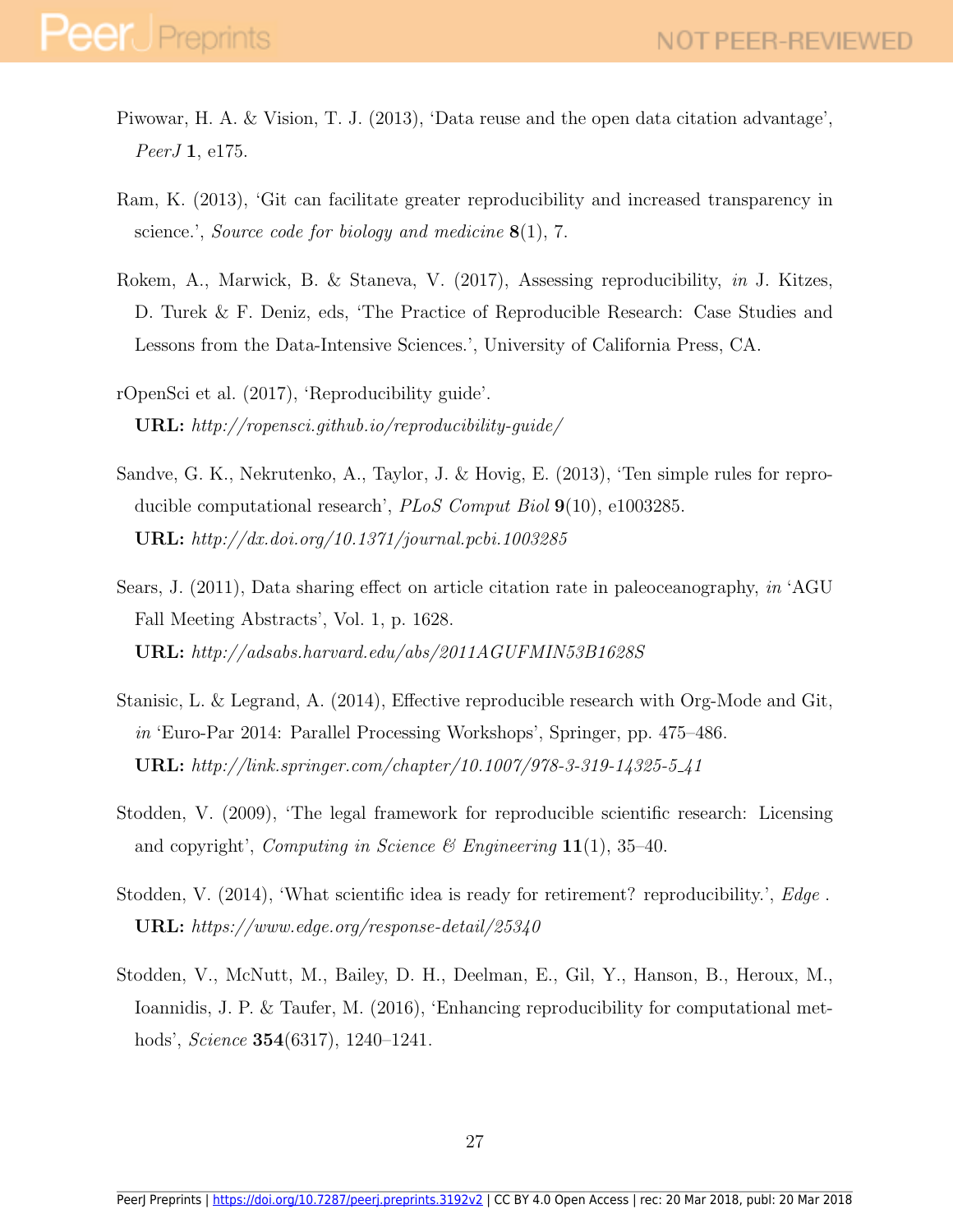<span id="page-29-0"></span>Stodden, V. & Miguez, S. (2014), 'Best practices for computational science: Software infrastructure and environments for reproducible and extensible research', Journal of Open Research Software 2(1).

URL: http://openresearchsoftware.metajnl.com/articles/10.5334/jors.ay/

- <span id="page-29-6"></span>Teal, T. K., Cranston, K. A., Lapp, H., White, E., Wilson, G., Ram, K. & Pawlik, A. (2015), 'Data carpentry: workshops to increase data literacy for researchers', International Journal of Digital Curation  $10(1)$ , 135–143.
- <span id="page-29-3"></span>Tippmann, S. (2014), 'Programming tools: Adventures with R', Nature 517(7532), 109– 110.
- <span id="page-29-8"></span>Ushey, K., McPherson, J., Cheng, J., Atkins, A. & Allaire, J. (n.d.), packrat: A Dependency Management System for Projects and their R Package Dependencies. R package version 0.4.7-12.

URL: https://github.com/rstudio/packrat/

- <span id="page-29-2"></span>Vandewalle, P., Kovacevic, J. & Vetterli, M. (2009), 'Reproducible research in signal processing', IEEE Signal Processing Magazine 26(3), 37–47.
- <span id="page-29-1"></span>Vinod, H. (2001), 'Care and feeding of reproducible econometrics', Journal of Econometrics  $100(1), 87-88.$
- <span id="page-29-5"></span>White, J. M. (2014), *ProjectTemplate: Automates the creation of new statistical analysis* projects. R package version 0.6. URL: https://CRAN.R-project.org/package=ProjectTemplate
- <span id="page-29-9"></span>Wickham, H. (2015), R packages, 1 edition edn, " O'Reilly Media, Inc.".
- <span id="page-29-4"></span>Wickham, H. & Chang, W. (2016), devtools: Tools to Make Developing R Packages Easier. R package version 1.12.0. URL: https://CRAN.R-project.org/package=devtools
- <span id="page-29-7"></span>Wilson, G. (2013), 'Software carpentry: Lessons learned', CoRR abs/1307.5448. URL: http://arxiv.org/abs/1307.5448